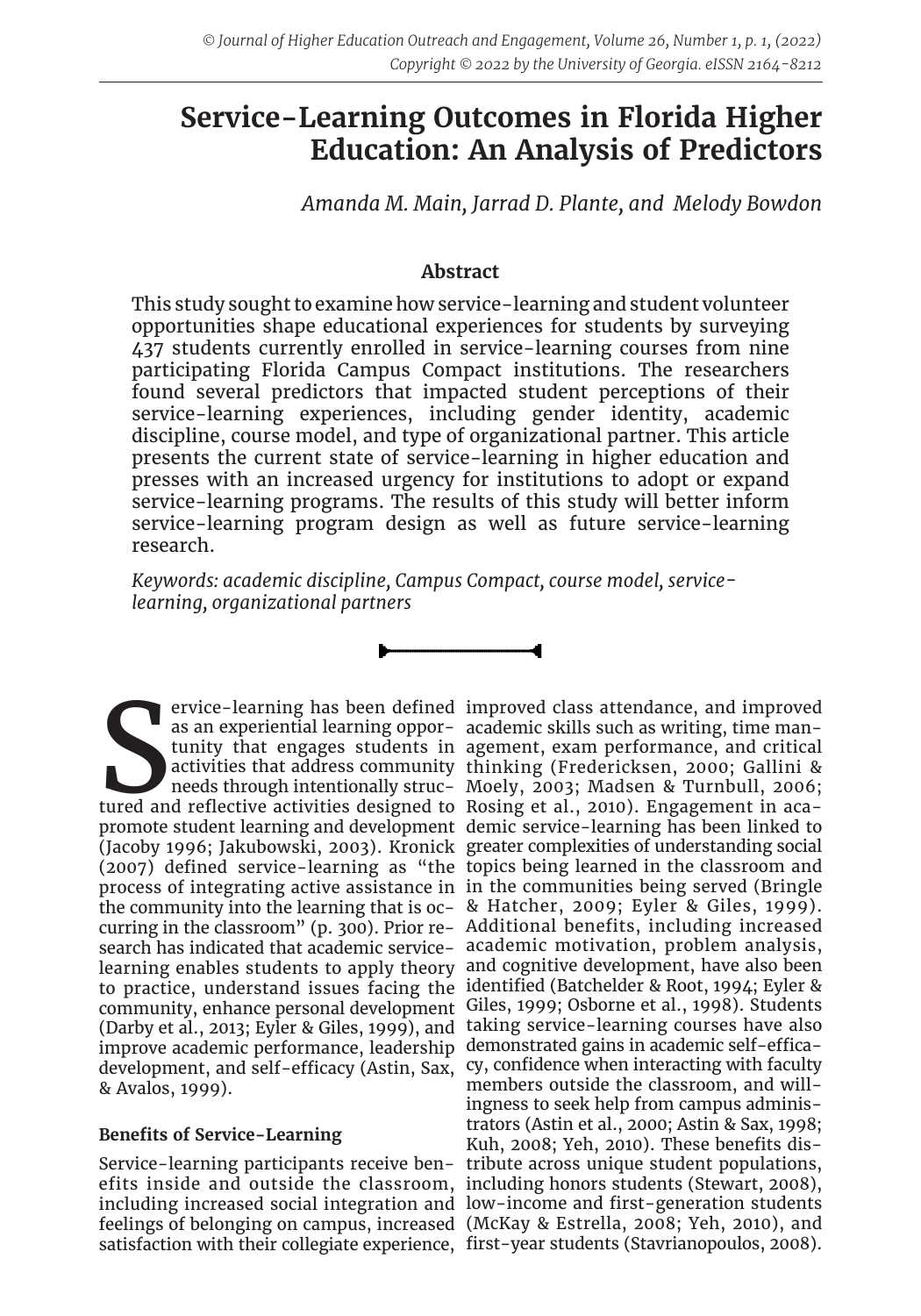#### **Institutional Benefits**

Institutions facilitating service-learning programming accrue benefits, such as increased student retention and higher persistence and graduation rates (Bringle et al., 2010; Kuh, 2008; Lockeman & Pelco, 2013). These benefits have been attributed to heightened feelings of fit with, and commitment to, the campus and stronger relationships with faculty and peer groups (Bringle et al., 2010; Kuh, 2008). Bringle et al. (2010) determined that students who participate in service-learning coursework in their first year are more likely to be retained into their second year and ultimately graduate from their institution. First-generation and low-income students report greater institutional commitment and motivation to graduate after participating in service-learning coursework (McKay & Estrella, 2008; Yeh, 2010). Pascarella and Terenzini (2005) identified a within-college effect demonstrating the importance of service-learning as a tool for students to make friends from diverse backgrounds, attend diversity-themed workshops, and take diversity-centered courses, all while participating in civic involvement activities. Many studies note that female students are more likely to engage in service-learning activities, whether the activity occurs domestically or internationally, whether it is voluntary or an academic course requirement. Female students also tend to have significantly higher levels of both intrinsic and extrinsic motivation for college (Brouse et al., 2010; Cox et al., 2014; Dienhart et al., 2016; Kiely, 2005; Miller & Gonzalez, 2010).

Service-learning has different effects based on institution type. In a study on the institutionalization of service-learning as a best practice of community engagement in higher education, Plante (2015) investigated three institutions by type—a small private liberal arts college, a small private teaching university, and a large research university, all within the same geographical area. Although each institution approached community engagement in its own unique way, all three institutions earned the Carnegie Community Engagement Classification in 2008 and reclassification in 2015.

one can do as a student to not only succeed Campus Compact institutions, "an overleges represent one of the largest sectors of the statements connecting their service-

American higher education, and they offer an opportunity for yielding major impact on the implementation of service-learning around the country. Community colleges have been at the head of the "communitybuilding" movement for several decades, and many of their mission statements call for them to meet community needs and provide services to local organizations and surrounding communities.

They are, after all, of, by, and for the communities in which they dwell. Today they are being recognized in the service learning field for combining what they do best teaching, serving, and modeling civic responsibility. More than any other segment of American higher education, community colleges play a unique role in their own communities. (Barnett, 1996, p. 7)

In a study that investigated students' worldviews during an international service-learning experience, students gained knowledge and open-mindedness in the areas of community and civic engagement (Murray et al., 2015).

"Besides enrolling for classes, getting in-2010 (Campus Compact, 2013). In a recent volved is the single most important thing study that featured service-learning across in college, but to get that perfect first job" whelming majority of student participants (Plante et al., 2014, p. 89). Community col-in this study agreed or strongly agreed with In Florida, service-learning has become an established pedagogy within postsecondary education. The Florida Campus Compact (FLCC) consists of over 50 college and university presidents committed to engaging students in active citizenship via participation in public and community service (FLCC, 2019, Welcome). Other key aspects of the organization's mission include inspiring "leadership, philanthropy, conscientious citizenship, critical thinking and civil discourse in the next generation" and working to develop a more knowledgeable workforce (FLCC, 2019, Goals). Using national data collected via an annual membership survey, the national organization reported that 95% of partner institutions offer service-learning coursework to their students, with an average of 66 courses offered per campus in 2012. The report also suggested that 62% of its 566 member institutions nationwide require service-learning as part of the core curriculum of at least one major, representing an 11% increase since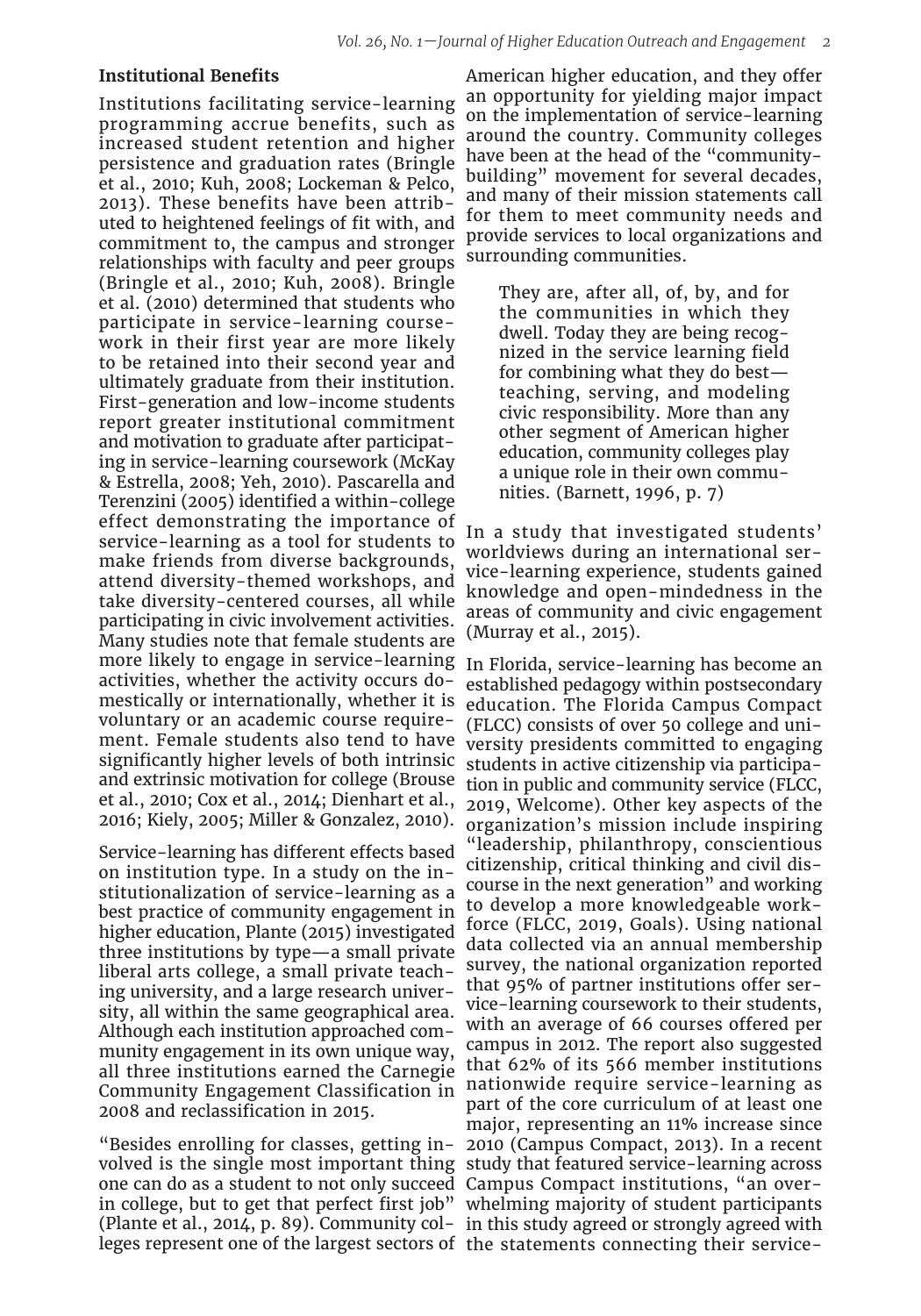learning experience as it relates to career employability and community identity" (Plante et al., 2019, p. 110).

three levels. Indeed, the demonstrated record for service-learning courses for disargue for expanding and improving service-by 23 instructors who were invited to parlearning opportunities.

#### **The Study**

The case for service-learning is clear and urgent, as demonstrated in the sections above, but there are many models and frameworks for service-learning with variable outcomes depending on unique characteristics of student population, curriculum design, and institutional type. What does the literature offer Florida instructors and program directors regarding these specific factors? To answer this, we researched students attending Campus Compact colleges and universities within the Sunshine State. The nation's only campus-based civic engagement association in higher education, Campus Compact promotes community and public service that forges partnerships and provides training and resources for faculty seeking to incorporate service-learning into their curriculum (Campus Compact, n.d.).

Campus Compact has conducted various studies on the impact of service-learning in higher education institutions; however, there has been no statewide study on the implications of service-learning in Campus Compact institutions of higher education. To address this gap in the research, the present study aims to assess the effects of service-learning participation on students **Measures** pursuing postsecondary degrees within the state of Florida. This study seeks to identify the ways in which colleges and universities implement service-learning coursework at their institutions. Specifically, we examined how service-learning and student volunteer focus and different outcomes.

#### **Methods**

#### **Participants and Procedures**

Service-learning impacts should be de-Students from nine colleges and universities signed at three critical levels—students, participating in the FLCC initiative served higher education institution, and the larger as participants in this study. College and community (Chupp & Joseph, 2010). The university partners were selected from and case for service-learning in higher educa-recruited at a Florida Campus Compact tion remains compelling at each of these training. Survey links were sent to faculty of benefits of service-learning programs for tribution to students. Of the approximately students, institutions, and communities 1,181 students enrolled in 49 classes taught ticipate, 437 students completed the survey, yielding a 35% response rate. Instructors had discretion as to whether to incentivize their service-learning class to complete the online survey. Students were given 6 weeks to complete the survey and received two follow-up communications throughout the study's duration.

> A total of 437 participants responded to the survey, with 22.7% male respondents and 71.2% female respondents with 6.1% of participants not answering. There were 285 students aged 18–21, 70 students aged 22–25, 22 students aged 26–29, 18 students aged  $30-39$ , 20 students aged  $40-49$ , two students aged 50–59, and 20 students who did not respond to the question. Further, 40.5% of the sample identified as Hispanic, 29.7% as White/Caucasian, non-Hispanic, 23.7% as Black, non-Hispanic, 4.1% as multiracial, and 1.9% as Asian/Pacific Islander (percentages total less than 100 due to rounding). Nearly half the student participants (46%) indicated that they had taken one service-learning course; for 18%, it was their second service-learning course; for 16%, their third; for 9%, their fourth; for 5%, their fifth; and 5% indicated that this was at least their sixth service-learning course.

The predictor questions used in the survey requested information such as demographics, majors, course model used, type of service-learning partner, and type of educational institution.

opportunities are shaping educational expe-The outcome variables were measured using riences for students and impacting the com-instruments developed for this study. The munities around them. Survey questions first scale measured perceptions of career were from a previous study, "Perceptions enhancement resulting from participation of Service-Learning in the Sunshine State" in a service-learning course using six items (Plante et al., 2019), which had a different with a 6-point agreement Likert response scale. A sample item is "As a result of en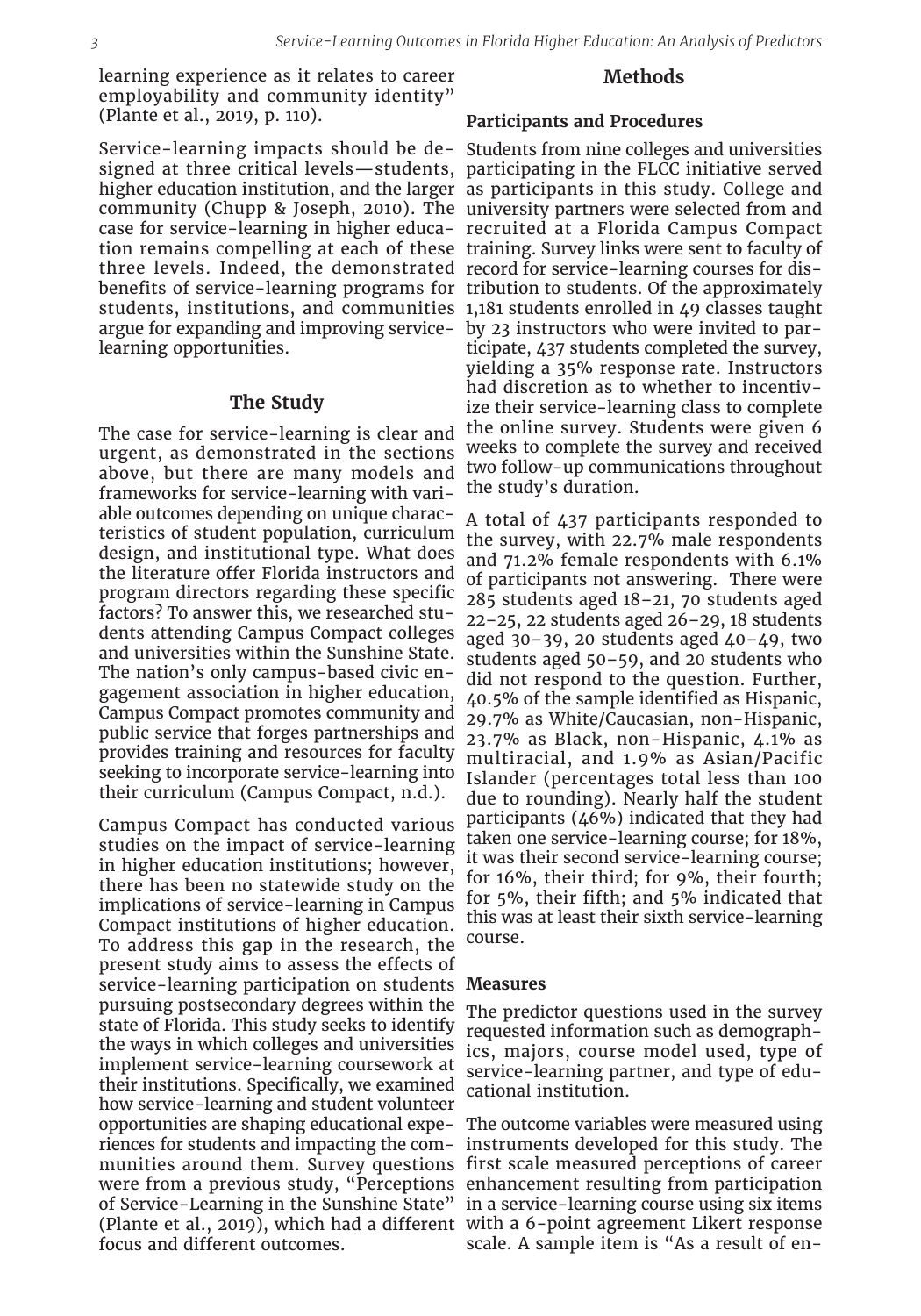or clarified my career goals." Cronbach's reliability at .88. alpha for this scale was .88 in this study. The next scale measured community engagement resulting from participation in a service-learning course using six items with a 6-point agreement Likert response scale. A sample item is "Participation in service-learning increased my confidence in my ability to bring about change in my community." Cronbach's alpha for this scale was .88 in this study. The third scale measured perceptions of learning enhancement resulting from participation in service-learning using seven items with a 6-point agreement response scale. A sample item is "Service-learning helped me to understand how what I am learning in school To establish the predictors of service-learnof research questions were performed using SPSS 23. linear regression in IBM SPSS 23.

## **Results and Discussion**

#### **Scale Development**

Four scales were developed to measure student outcomes of service-learning courses. career enhancement (*M* = 4.86; *F*(1,397) = Specifically, these scales measured career 4.042, *p* < .05), community engagement enhancement, connection to community (*M* = 4.89; *F*(1,395) = 5.786, *p* < .05), and (community engagement), and learning en-learning enhancement (*M* = 4.86; *F*(1,395) = hancement, in addition to key demographic 5.786, *p* < .05) than males (*M* = 4.62, 4.60, measures. Following the recommendations and 4.62, respectively). Additionally, educaof Hinkin (1998), interitem correlations tional standing was significantly associated were run, and those items that failed to with outcomes, with those earlier in their correlate at least .40 with other items were educational careers perceiving greater levels dropped. Additionally, all remaining items of learning enhancement (*F*(1,399) = 4.420, were endorsed by at least 5% of the sample  $p < .05$ ) than those later in their educational in order to ensure adequate variance. careers. Specifically, first-year students re-Each instrument was analyzed through a ported a mean of 5.01, sophomores a mean maximum likelihood confirmatory factor of 4.72, juniors a mean of 4.52, seniors a analysis in Amos (Version 7.0) (Version 23; mean of 4.87, and graduate students a mean Arbuckle, 2006). Model fit was established of 4.17. Age, race, citizenship status, being a through the chi-square statistic  $(Y^2)$ , con- first-generation student, being a part-time firmatory fit index (CFI), non-normed fit versus a full-time student, and whether or index (NNFI), and root mean square error not the student worked in addition to taking of approximation (RMSEA). It should be classes were not significant predictors of noted that although the chi square statistic service-learning outcomes. The following was applied in this analysis, this measure tables show the relationship of demographic is heavily influenced by sample size, and thus the CFI, NNFI, and RMSEA are more career enhancement (Table 4), community accurate estimates of fit for this sample.

The results of the confirmatory factor analysis for the single-factor career enhancement scale demonstrated acceptable *Academic Discipline Predictors* fit,  $X^2$  (9) = 91.806,  $p < .001$ , RMSEA = .14, In examining the effects of the disciplines CFI = .93, NNFI = .84, and factor loadings in which students majored, results demon-(Table 1). Further, the Cronbach's alpha for strated that students majoring in education

gaging in service-learning, I have discovered this scale indicated an acceptable level of

The single-factor community connection scale also demonstrated acceptable fit,  $\chi^2(9)$ = 84.379, *p* < .001, RMSEA = .14, CFI = .94, NNFI = .87, and factor loadings (Table 2), as well as a Cronbach's alpha of .88.

The single-factor learning enhancement scale additionally demonstrated acceptable fit, *X*2 (14) = 122.190, *p* < .001, RMSEA = .13,  $CFI = .94$ , NNFI = .89, and factor loadings (Table 3) as well as a Cronbach's alpha of .92.

### **Predictors of Service-Learning Outcomes**

applied to the real world." Cronbach's alpha ing outcomes, linear regression analyses for this scale was .92 in this study. All tests were conducted on the variables in IBM

#### *Demographic Predictors*

We first examined the impact of demographic characteristics on service-learning outcomes. Results demonstrated that gender was significantly associated with outcomes, with females perceiving higher levels of predictors to respondents' perception of engagement (Table 5), and learning enhancement (Table 6).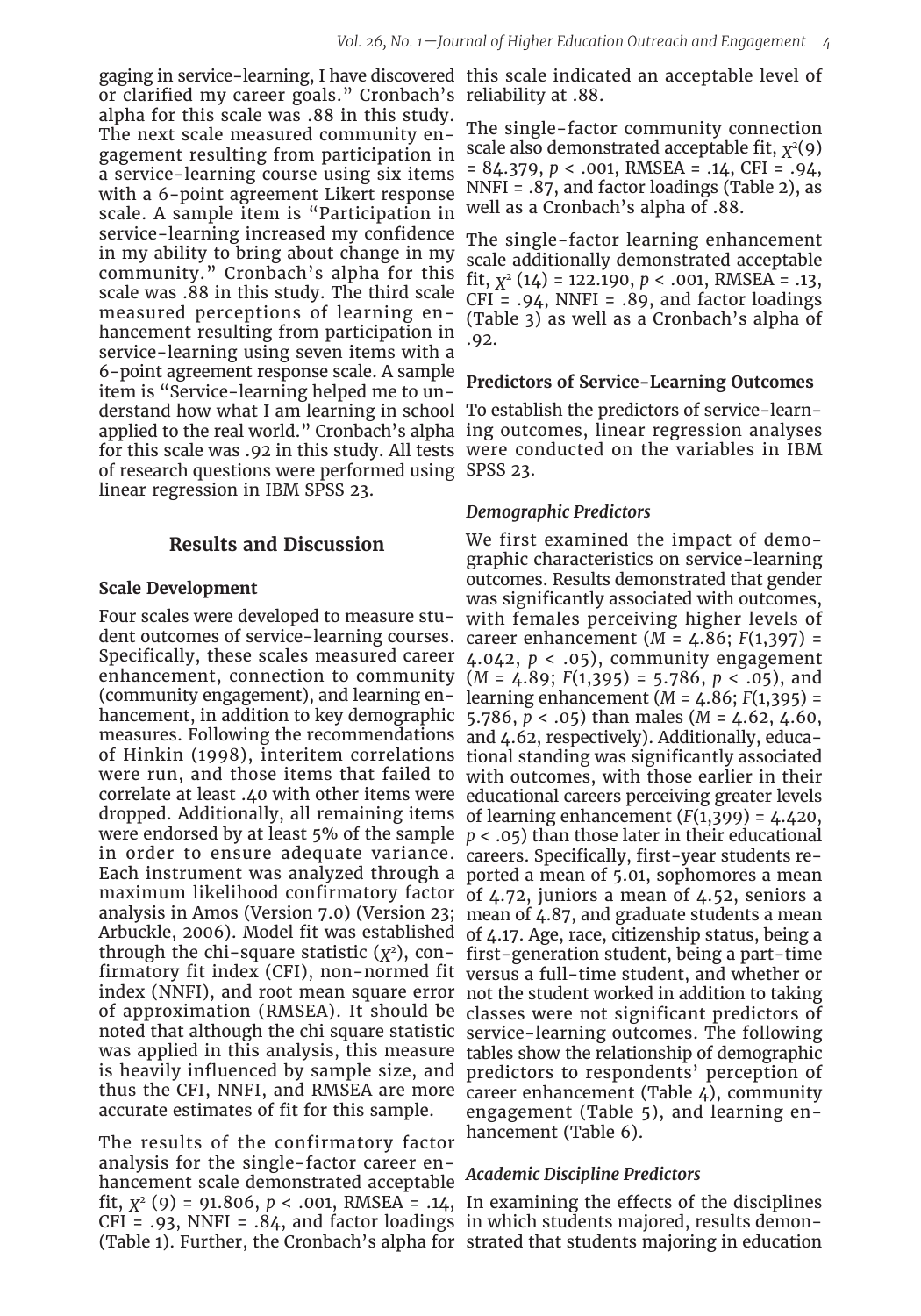| Table 1. Career Enhancement Scale Items and Factor Loadings                         |                       |  |  |  |  |  |  |  |
|-------------------------------------------------------------------------------------|-----------------------|--|--|--|--|--|--|--|
| Item                                                                                | <b>Factor Loading</b> |  |  |  |  |  |  |  |
| Overall, I feel that my service-learning experience added value<br>to my degree.    | .73                   |  |  |  |  |  |  |  |
| I believe my service-learning activities will be relevant to my<br>future career.   | .69                   |  |  |  |  |  |  |  |
| I expect to find a better career when I graduate.                                   | .64                   |  |  |  |  |  |  |  |
| I have established contacts for future jobs, scholarships, or<br>school references. | .76                   |  |  |  |  |  |  |  |
| I have discovered or clarified my career goals.                                     | .79                   |  |  |  |  |  |  |  |
| I have gained real-world professional experience.                                   | .83                   |  |  |  |  |  |  |  |

*Note. N* = 421*.*

| Table 2. Community Connection Scale Items and Factor Loadings                                                                                    |                       |
|--------------------------------------------------------------------------------------------------------------------------------------------------|-----------------------|
| Item                                                                                                                                             | <b>Factor Loading</b> |
| I understand the complexities of a social or political problem in my<br>community better than I did before my service-learning course.           | .77                   |
| Participation in service-learning increased my confidence in my<br>ability to bring about change in my community.                                | .82                   |
| I will be more likely to volunteer my time in the community.                                                                                     | .75                   |
| I have benefitted from interaction from people from different<br>ethnic/social/political groups that are different from mine.                    | .79                   |
| I established strong new connections to my community as a result<br>of my service-learning experience.                                           | .76                   |
| I am more likely to remain a resident of Florida and/or the<br>community where I attended college because of my service-<br>learning experience. | .63                   |

*Note. N* = 421.

| Table 3. Learning Enhancement Scale Items and Factor Loadings                                                                             |                |  |  |  |  |  |  |
|-------------------------------------------------------------------------------------------------------------------------------------------|----------------|--|--|--|--|--|--|
| Item                                                                                                                                      | Factor Loading |  |  |  |  |  |  |
| Overall, I learned more in my service-learning course than I<br>believe I would have in a comparable course without service-<br>learning. | .79            |  |  |  |  |  |  |
| Service-learning helped me to understand how what I am learning<br>in school applies to the real world.                                   | .80            |  |  |  |  |  |  |
| Participation in service-learning made me want to learn more<br>about the subject I was studying.                                         | .79            |  |  |  |  |  |  |
| I understand my own values and ethics better than I did before<br>completing my service-learning course.                                  | .76            |  |  |  |  |  |  |
| I have improved my problem-solving skills.                                                                                                | .71            |  |  |  |  |  |  |
| I understood the course material better than I would have in a<br>traditional class as a result of my service-learning experience.        | .81            |  |  |  |  |  |  |
| Service-learning helped me develop a greater excitement/<br>enthusiasm about learning.                                                    | .84            |  |  |  |  |  |  |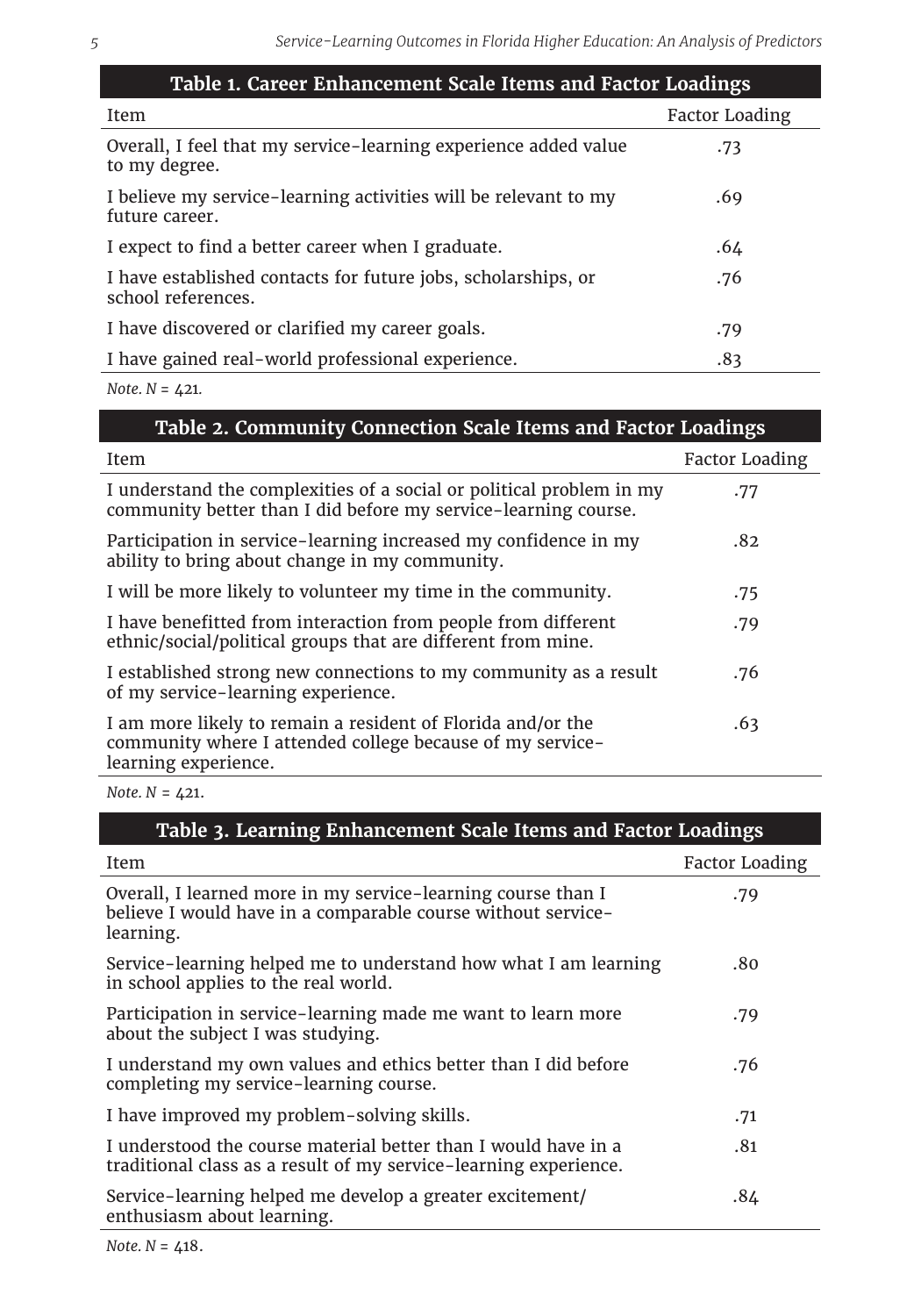| Table 4. Demographic Predictors of Career Emilancement<br><b>Outcome in Service-Learning</b> |     |         |           |         |          |      |       |  |  |  |  |  |
|----------------------------------------------------------------------------------------------|-----|---------|-----------|---------|----------|------|-------|--|--|--|--|--|
| Demographic Predictors                                                                       | N   | В       | <b>SE</b> | β       | t        | р    | $R^2$ |  |  |  |  |  |
| Gender identity                                                                              | 399 | .243    | .121      | .100    | 2.011    | .045 | .010  |  |  |  |  |  |
| Age                                                                                          | 408 | .008    | .046      | .009    | .178     | .859 | .000  |  |  |  |  |  |
| Race                                                                                         | 408 | .021    | .041      | .025    | .505     | .614 | .001  |  |  |  |  |  |
| U.S. citizenship                                                                             | 408 | .046    | .169      | .014    | .274     | .785 | .000  |  |  |  |  |  |
| First-generation student                                                                     | 408 | .170    | .108      | .078    | 1.566    | .118 | .006  |  |  |  |  |  |
| Enrollment status                                                                            | 408 | .119    | .138      | .043    | .866     | .387 | .002  |  |  |  |  |  |
| Educational standing                                                                         | 408 | $-.056$ | .046      | $-.061$ | $-1.220$ | .223 | .004  |  |  |  |  |  |
| Work status                                                                                  | 408 | .006    | .032      | .010    | .194     | .847 | .000  |  |  |  |  |  |

| Table 4. Demographic Predictors of Career Enhancement | Outcome in Service-Learning |                                 |  |  |
|-------------------------------------------------------|-----------------------------|---------------------------------|--|--|
|                                                       |                             | $\mathcal{L}$ and $\mathcal{L}$ |  |  |

| Table 5. Demographic Predictors of Community Engagement<br><b>Outcome in Service-Learning</b> |     |         |      |         |          |      |       |  |  |  |  |  |
|-----------------------------------------------------------------------------------------------|-----|---------|------|---------|----------|------|-------|--|--|--|--|--|
| Demographic Predictors                                                                        | N   | B       | SE   | β       | t        | р    | $R^2$ |  |  |  |  |  |
| Gender identity                                                                               | 397 | .283    | .118 | .120    | 2.405    | .017 | .014  |  |  |  |  |  |
| Age                                                                                           | 406 | $-.023$ | .045 | $-.025$ | $-.509$  | .611 | .001  |  |  |  |  |  |
| Race                                                                                          | 406 | $-.006$ | .042 | $-.007$ | $-.149$  | .882 | .000  |  |  |  |  |  |
| U.S. citizenship                                                                              | 406 | $-.190$ | .165 | $-.057$ | $-1.155$ | .249 | .003  |  |  |  |  |  |
| First-generation student                                                                      | 406 | .087    | .107 | .040    | .813     | .417 | .002  |  |  |  |  |  |
| Enrollment status                                                                             | 406 | .194    | .136 | .071    | 1.427    | .154 | .005  |  |  |  |  |  |
| Educational standing                                                                          | 402 | $-.074$ | .045 | $-.083$ | $-1.662$ | .097 | .007  |  |  |  |  |  |
| Work status                                                                                   | 406 | $-.021$ | .031 | $-.034$ | $-.680$  | .497 | .001  |  |  |  |  |  |

| Table 6. Demographic Predictors of Learning Enhancement<br><b>Outcome in Service-Learning</b> |     |         |           |         |          |      |       |  |  |  |  |  |  |
|-----------------------------------------------------------------------------------------------|-----|---------|-----------|---------|----------|------|-------|--|--|--|--|--|--|
| Demographic Predictors                                                                        | N   | B       | <b>SE</b> | β       | t        | p    | $R^2$ |  |  |  |  |  |  |
| Gender identity                                                                               | 396 | .240    | .121      | .099    | 1.978    | .049 | .010  |  |  |  |  |  |  |
| Age                                                                                           | 405 | $-.011$ | .046      | $-.012$ | $-.236$  | .814 | .000  |  |  |  |  |  |  |
| Race                                                                                          | 405 | .032    | .042      | .037    | .749     | .454 | .001  |  |  |  |  |  |  |
| U.S. citizenship                                                                              | 405 | $-.133$ | .172      | $-.039$ | $-.775$  | .439 | .001  |  |  |  |  |  |  |
| First-generation student                                                                      | 405 | .186    | .109      | .084    | 1.701    | .090 | .007  |  |  |  |  |  |  |
| Enrollment status                                                                             | 405 | .162    | .137      | .059    | 1.180    | .239 | .003  |  |  |  |  |  |  |
| Educational standing                                                                          | 401 | $-.097$ | .046      | $-.105$ | $-2.102$ | .036 | .011  |  |  |  |  |  |  |
| Work status                                                                                   | 405 | $-.003$ | .032      | $-.004$ | $-.089$  | .929 | .000  |  |  |  |  |  |  |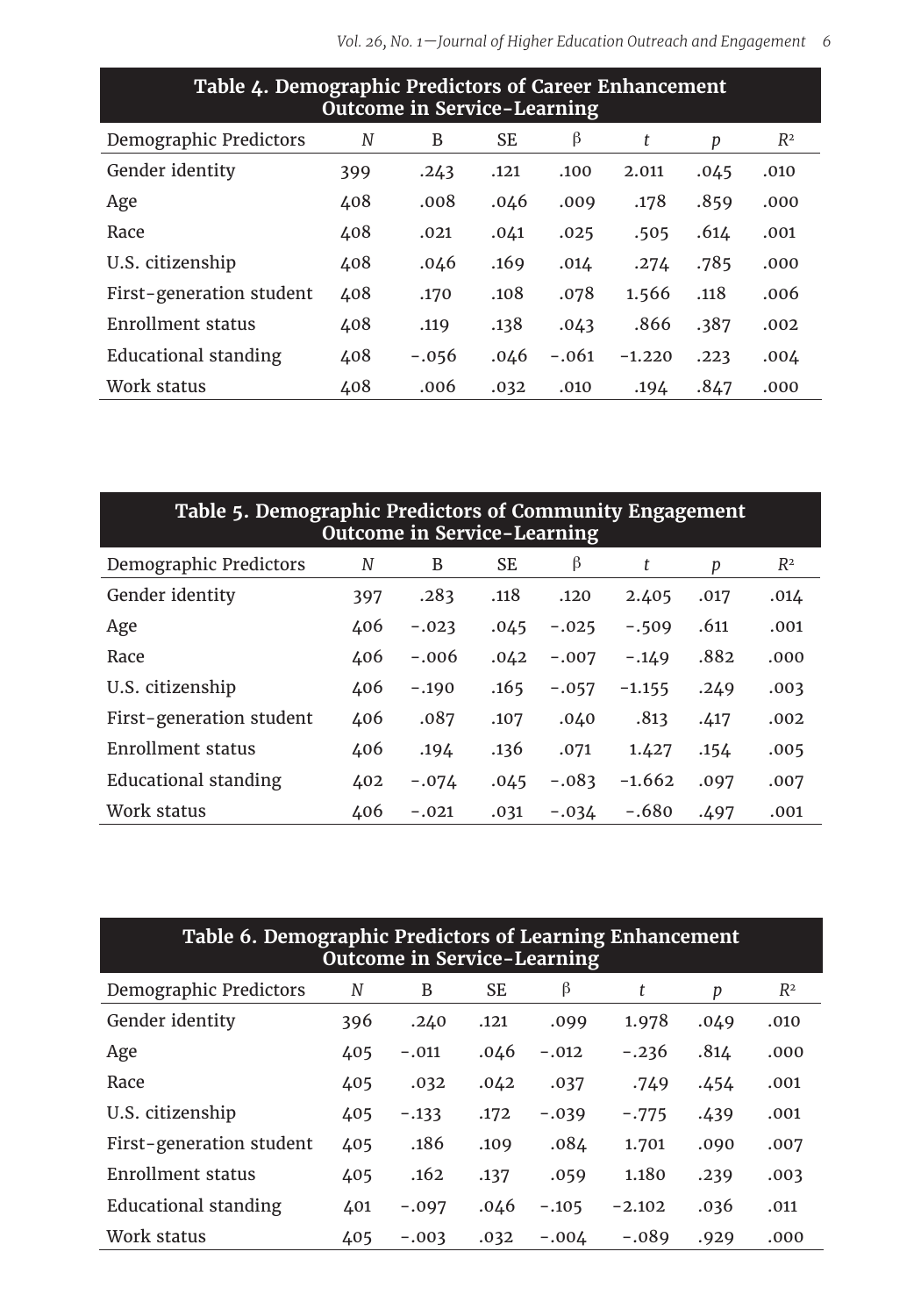$F(1,416) = 5.603, p < .05$ ).

Conversely, students majoring in business demonstrated a negative relationship to career enhancement (*M* = 4.32; *F*(1,418) = 8.593,  $p < .01$ ), community engagement (*M* = 4.87; *F*(1,416) = 8.470, *p* < .01), and learning enhancement (*M* = 4.41; *F*(1,415) = 5.094, *p* < .05). Additionally, students majoring in computer science also demonstrated a negative relationship to career enhancement (*M* = 3.62; *F*(1,419) = 9.313, *p* < .01), community engagement (*M* = 3.67; *F*(1,418) = 3.935, *p* < .05). Having service-*F*(1,417) = 9.362, *p* < .01), and learning enhancement (*M* = 3.69; *F*(1,416) = 7.977, *p*   $(0.01)$ .

Majors in the arts, health sciences, humanirelationship of academic discipline predic-respondents' perception of career enhancegagement (Table 8), and learning enhance-12). ment (Table 9).

perceived the highest levels of career en-= 6.147, *p* < .05), community engagement hancement (*M* = 5.23; *F*(1,419) = 4.428, *p* < (*M* = 5.23; *F*(1,416) = 3.773, *p* < .10), and .05) and learning enhancement (*M* = 5.27; learning enhancement (*M* = 5.23; *F*(1,415) = 4.032, *p* < .05). Having service-learning make up the majority of the course grade was significantly positively related to career enhancement (*M* = 4.91; *F*(1,312) = 5.365, *p*   $<$  .05), community engagement ( $M = 4.93$ ;  $F(1,312) = 5.034, p < .05$ , and learning enhancement (*M* = 4.90; *F*(1,311) = 3.999, *p* < .05).

ties, life sciences, physical sciences, and partial or small part of the course were not social sciences did not demonstrate sig-significant predictors of service-learning nificant relationships with service-learning outcomes. The following tables show the outcomes. The following tables show the relationship of course model predictors to tors to respondents' perception of career ment (Table 10), community engagement enhancement (Table 7), community en-(Table 11), and learning enhancement (Table Having service-learning as the focus of the course was also significantly positively related to career enhancement (*M* = 5.07; learning as a transparent requirement, requiring service-learning, making servicelearning a major project or independent study and having service-learning as a

#### *Organizational Partner Predictors*

# *Course Model Predictors*

Regarding the effectiveness of different that students worked with in their servicecourse models to influence service-learning learning project, large national nonprofits outcomes, the "fourth-credit option" model significantly positively predicted career enshowed significant positive relationships hancement perceptions (*M* = 5.03; *F*(1,419) to career enhancement  $(M = 5.37; F(1,418) = 4.888, p < .05)$ , whereas local nonprofits Regarding the type of community partner

| rabic 7: Bhociphile ricaletors of career Billiamechielle<br><b>Outcome in Service-Learning</b> |          |           |         |          |      |       |  |  |  |  |  |  |  |
|------------------------------------------------------------------------------------------------|----------|-----------|---------|----------|------|-------|--|--|--|--|--|--|--|
| Discipline Predictors                                                                          | B        | <b>SE</b> | β       | t        | p    | $R^2$ |  |  |  |  |  |  |  |
| Arts                                                                                           | .193     | .189      | .050    | 1.018    | .309 | .002  |  |  |  |  |  |  |  |
| <b>Business</b>                                                                                | $-.523$  | .178      | $-.142$ | $-2.931$ | .004 | .020  |  |  |  |  |  |  |  |
| Computer science                                                                               | $-1.203$ | .394      | $-.147$ | $-3.052$ | .002 | .022  |  |  |  |  |  |  |  |
| Education                                                                                      | .451     | .215      | .102    | 2.104    | .036 | .010  |  |  |  |  |  |  |  |
| Engineering                                                                                    | .136     | .275      | .024    | .495     | .621 | .001  |  |  |  |  |  |  |  |
| Health sciences                                                                                | .038     | .110      | .017    | .341     | .733 | .000  |  |  |  |  |  |  |  |
| Humanities                                                                                     | $-.119$  | .266      | $-.022$ | $-.447$  | .655 | .000  |  |  |  |  |  |  |  |
| Life sciences                                                                                  | .039     | .187      | .010    | .210     | .833 | .000  |  |  |  |  |  |  |  |
| Physical sciences                                                                              | $-.131$  | .259      | $-.025$ | $-.506$  | .613 | .001  |  |  |  |  |  |  |  |
| Social sciences                                                                                | .139     | .130      | .052    | 1.071    | .285 | .003  |  |  |  |  |  |  |  |

**Table 7. Discipline Predictors of Career Enhancement** 

 $Note. N = 421.$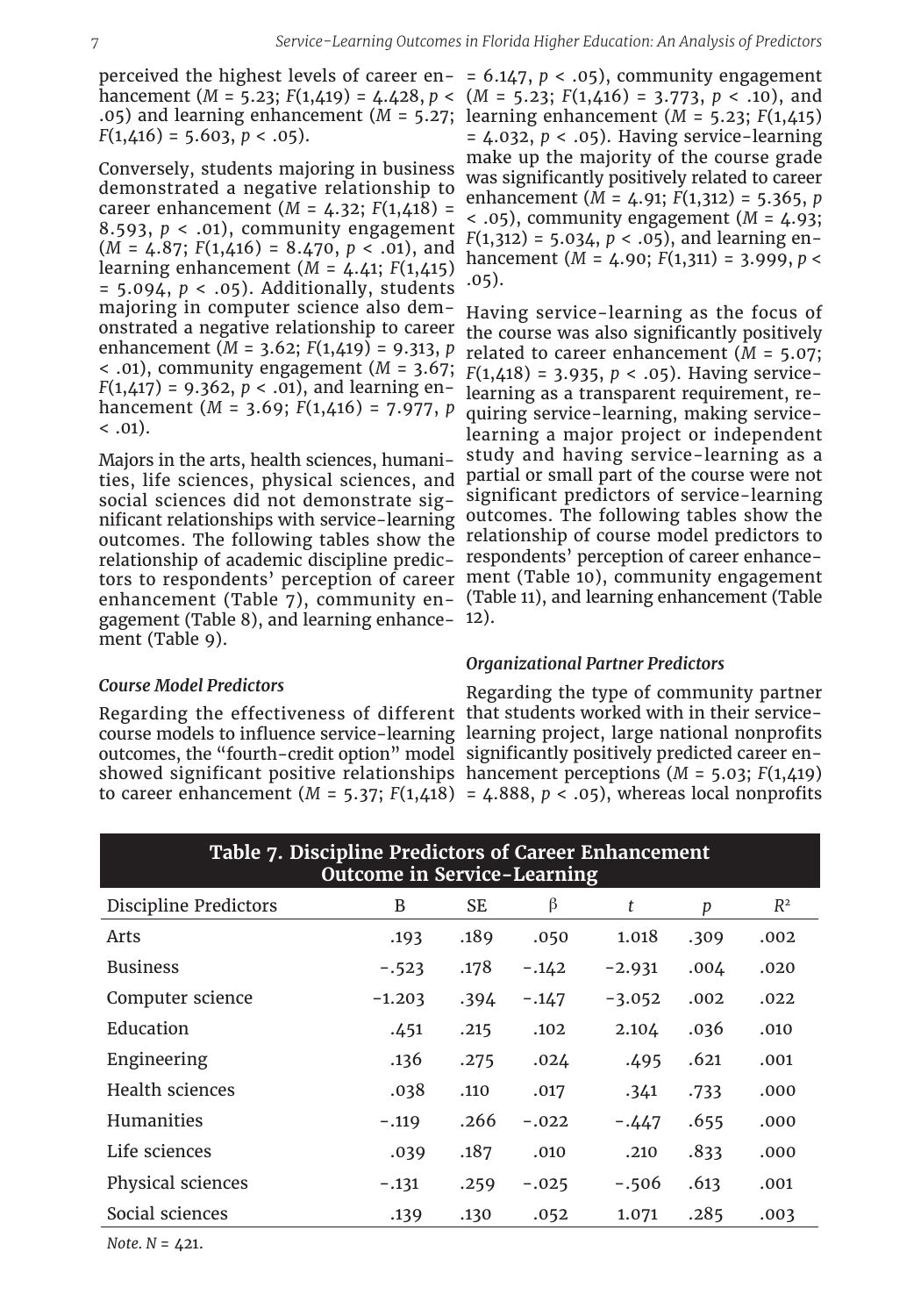| Table of Discipline Ficultions of Community Engagement<br><b>Outcome in Service-Learning</b> |          |      |         |          |      |       |  |  |  |  |  |  |  |
|----------------------------------------------------------------------------------------------|----------|------|---------|----------|------|-------|--|--|--|--|--|--|--|
| Discipline Predictors                                                                        | B        | SE.  | β       | t        | p    | $R^2$ |  |  |  |  |  |  |  |
| Arts                                                                                         | .066     | .185 | .018    | .360     | .719 | .000  |  |  |  |  |  |  |  |
| <b>Business</b>                                                                              | $-.506$  | .174 | $-.141$ | $-2.910$ | .004 | .020  |  |  |  |  |  |  |  |
| Computer science                                                                             | $-1.176$ | .384 | $-.148$ | $-3.060$ | .002 | .002  |  |  |  |  |  |  |  |
| Education                                                                                    | .352     | .210 | .082    | 1.679    | .094 | .007  |  |  |  |  |  |  |  |
| Engineering                                                                                  | .265     | .268 | .048    | .989     | .323 | .002  |  |  |  |  |  |  |  |
| Health sciences                                                                              | .149     | .108 | .068    | 1.385    | .167 | .005  |  |  |  |  |  |  |  |
| Humanities                                                                                   | $-.270$  | .259 | $-.051$ | $-1.042$ | .298 | .003  |  |  |  |  |  |  |  |
| Life sciences                                                                                | .060     | .182 | .016    | .327     | .743 | .000  |  |  |  |  |  |  |  |
| Physical sciences                                                                            | .011     | .252 | .002    | .044     | .965 | .000  |  |  |  |  |  |  |  |
| Social sciences                                                                              | .068     | .128 | .026    | .534     | .593 | .001  |  |  |  |  |  |  |  |

**Table 8. Discipline Predictors of Community Engagement** 

*Note. N* = 419.

| Table 9. Discipline Predictors of Learning Enhancement<br><b>Outcome in Service-Learning</b> |          |           |         |          |      |       |  |  |  |  |  |  |  |
|----------------------------------------------------------------------------------------------|----------|-----------|---------|----------|------|-------|--|--|--|--|--|--|--|
| <b>Discipline Predictors</b>                                                                 | B        | <b>SE</b> | β       | t        | p    | $R^2$ |  |  |  |  |  |  |  |
| Arts                                                                                         | .077     | .193      | .019    | .397     | .692 | .000  |  |  |  |  |  |  |  |
| <b>Business</b>                                                                              | $-.416$  | .185      | $-.110$ | $-2.257$ | .025 | .012  |  |  |  |  |  |  |  |
| Computer science                                                                             | $-1.120$ | .297      | $-.137$ | $-2.824$ | .005 | .019  |  |  |  |  |  |  |  |
| Education                                                                                    | .509     | .215      | .115    | 2.367    | .018 | .013  |  |  |  |  |  |  |  |
| Engineering                                                                                  | .202     | .276      | .036    | .733     | .464 | .001  |  |  |  |  |  |  |  |
| Health sciences                                                                              | $-.004$  | .110      | $-.002$ | $-.034$  | .973 | .000  |  |  |  |  |  |  |  |
| <b>Humanities</b>                                                                            | $-.124$  | .276      | $-.022$ | $-.447$  | .655 | .000  |  |  |  |  |  |  |  |
| Life sciences                                                                                | .035     | .188      | .009    | .188     | .851 | .000  |  |  |  |  |  |  |  |
| Physical sciences                                                                            | $-.014$  | .260      | $-.003$ | $-.055$  | .956 | .000  |  |  |  |  |  |  |  |
| Social sciences                                                                              | .145     | .131      | .054    | 1.110    | .268 | .003  |  |  |  |  |  |  |  |

*Note.*  $N = 418$ .

significantly predicted learning enhance-tiveness for students, faculty, and institucareer enhancement (Table 13), community emerged regarding students' gender, acaengagement (Table 14), and learning en-demic discipline, course model, and orgahancement (Table 15).

### **Predictors That Impacted Student Perceptions**

This study was designed to identify best shows that women are much more likely practices in the development of service-than their male peers to participate in learning courses to ensure maximal effec-service-learning, whether domestic or

ment perceptions (*M* = 4.90; *F*(1,416) = tions. To that end, we analyzed data from 4.286, *p* < .05). The following tables show 437 students in nine participating Florida the relationship of organizational partner higher education institutions. From the predictors to respondents' perception of predictors we examined, several patterns nizational partners.

# *Gender Identity*

The existing service-learning literature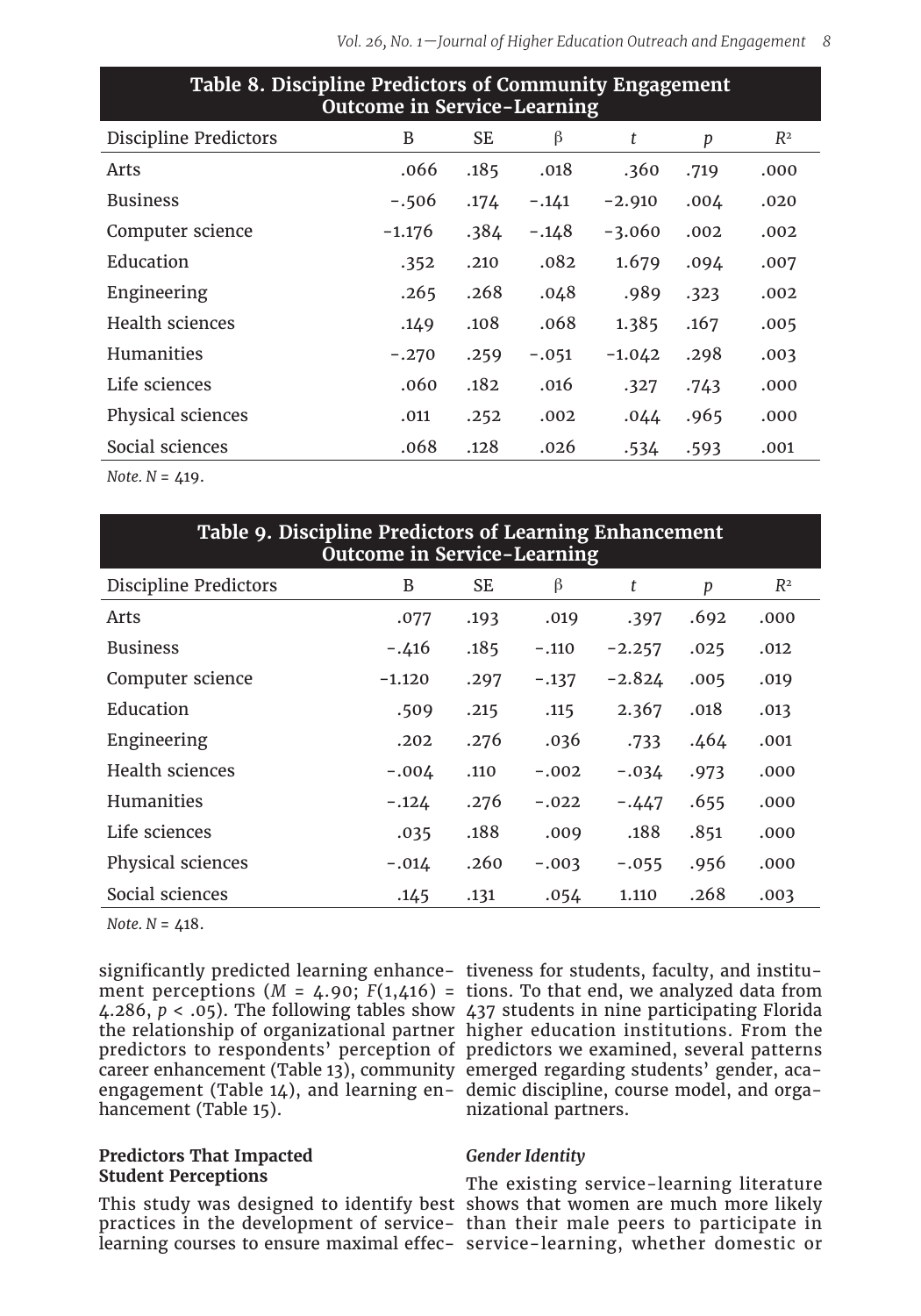| Table 10. Course Model Predictors of Career Enhancement<br><b>Outcome in Service-Learning</b> |     |         |      |         |          |             |       |  |  |  |  |
|-----------------------------------------------------------------------------------------------|-----|---------|------|---------|----------|-------------|-------|--|--|--|--|
| <b>Course Model Predictors</b>                                                                | N   | B       | SE   | β       | t        | p           | $R^2$ |  |  |  |  |
| Service-learning<br>requirement is transparent                                                | 412 | .166    | .103 | .079    | 1.612    | .108        | .006  |  |  |  |  |
| Service-learning is required                                                                  | 416 | $-.012$ | .134 | $-.005$ | $-.093$  | .926        | .000  |  |  |  |  |
| Service-learning is majority<br>of course grade                                               | 414 | .280    | .121 | .130    | 2.316    | .021        | .017  |  |  |  |  |
| Service-learning is major<br>project                                                          | 420 | $-.045$ | .161 | $-.014$ | $-.282$  | .778        | .000  |  |  |  |  |
| Service-learning is<br>independent study                                                      | 420 | .095    | .198 | .023    | .480     | .631        | .001  |  |  |  |  |
| Service-learning is focus of<br>course                                                        | 420 | .305    | .154 | .097    | 1.984    | .048        | .009  |  |  |  |  |
| Service-learning is "fourth"<br>credit"                                                       | 420 | .588    | .237 | .120    | 2.479    | $.01\Delta$ | .014  |  |  |  |  |
| Service-learning is partial<br>focus of course                                                | 420 | .084    | .104 | .039    | .807     | .420        | .002  |  |  |  |  |
| Service-learning is small<br>part of course                                                   | 419 | $-.132$ | .113 | $-.057$ | $-1.165$ | .245        | .003  |  |  |  |  |

| Table 11. Course Model Predictors of Community Engagement<br><b>Outcome in Service-Learning</b> |     |         |           |         |         |      |       |  |  |  |  |
|-------------------------------------------------------------------------------------------------|-----|---------|-----------|---------|---------|------|-------|--|--|--|--|
| <b>Course Model Predictors</b>                                                                  | N   | B       | <b>SE</b> | β       | t       | p    | $R^2$ |  |  |  |  |
| Service-learning requirement<br>is transparent                                                  | 415 | .155    | .101      | .076    | 1.539   | .125 | .006  |  |  |  |  |
| Service-learning is required                                                                    | 414 | .013    | .130      | .005    | .102    | .919 | .000  |  |  |  |  |
| Service-learning is majority<br>of course grade                                                 | 414 | .259    | .126      | .126    | 2.244   | .026 | .016  |  |  |  |  |
| Service-learning is major<br>project                                                            | 418 | $-.077$ | .157      | $-.024$ | $-.488$ | .626 | .001  |  |  |  |  |
| Service-learning is<br>independent study                                                        | 418 | .096    | .199      | .024    | .484    | .629 | .001  |  |  |  |  |
| Service-learning is focus of<br>course                                                          | 418 | .267    | .150      | .087    | 1.780   | .076 | .008  |  |  |  |  |
| Service-learning is "fourth<br>credit"                                                          | 418 | .431    | .222      | .095    | 1.942   | .050 | .009  |  |  |  |  |
| Service-learning is partial<br>focus of course                                                  | 418 | .065    | .102      | .031    | .640    | .522 | .001  |  |  |  |  |
| Service-learning is small<br>part of course                                                     | 417 | $-.079$ | .111      | $-.035$ | $-.711$ | .478 | .001  |  |  |  |  |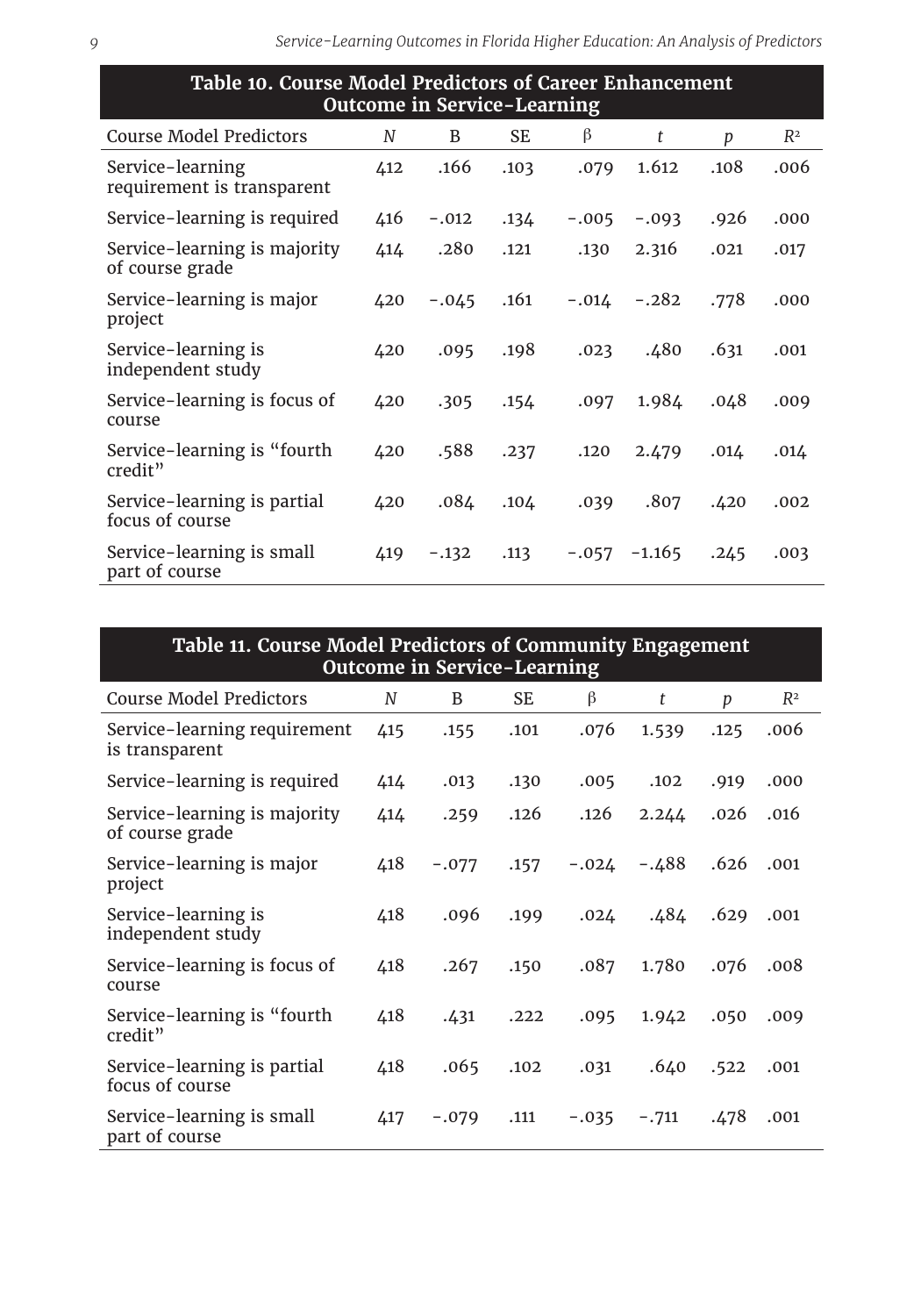| Table 12. Course Model Predictors of Learning Enhancement<br><b>Outcome in Service-Learning</b> |     |         |           |         |         |      |       |  |
|-------------------------------------------------------------------------------------------------|-----|---------|-----------|---------|---------|------|-------|--|
| <b>Course Model Predictors</b>                                                                  | N   | B       | <b>SE</b> | β       | t       | p    | $R^2$ |  |
| Service-learning<br>requirement is<br>transparent                                               | 414 | .137    | .104      | .065    | 1.312   | .190 | .004  |  |
| Service-learning is<br>required                                                                 | 413 | $-.015$ | .134      | $-.006$ | $-.115$ | .908 | .000  |  |
| Service-learning is<br>majority of course grade                                                 | 413 | .239    | .119      | .113    | 2.000   | .046 | .013  |  |
| Service-learning is major<br>project                                                            | 417 | $-.023$ | .163      | $-.007$ | $-.142$ | .887 | .000  |  |
| Service-learning is<br>independent study                                                        | 417 | .002    | .199      | .000    | .008    | .994 | .000  |  |
| Service-learning is focus<br>of course                                                          | 417 | .236    | .155      | .075    | 1.524   | .128 | .006  |  |
| Service-learning is<br>"fourth credit"                                                          | 417 | .459    | .229      | .098    | 2.008   | .045 | .010  |  |
| Service-learning is partial<br>focus of course                                                  | 417 | .094    | .105      | .044    | .890    | .374 | .002  |  |
| Service-learning is small<br>part of course                                                     | 416 | $-.074$ | .115      | $-.033$ | $-.648$ | .517 | .001  |  |

| Table 13. Partner Predictors of Career Enhancement<br><b>Outcome in Service-Learning</b> |         |      |         |         |      |       |  |  |
|------------------------------------------------------------------------------------------|---------|------|---------|---------|------|-------|--|--|
| <b>Partner Predictors</b>                                                                | B       | SE   | β       | t       | p    | $R^2$ |  |  |
| Large national nonprofit                                                                 | .282    | .127 | .107    | 2.211   | .028 | .012  |  |  |
| Local nonprofit                                                                          | .120    | .102 | .057    | 1.276   | .240 | .003  |  |  |
| Public school (K-12)                                                                     | $-.004$ | .123 | $-.002$ | $-.033$ | .974 | .000  |  |  |
| Club or other organization on<br>college campus                                          | $-.019$ | .119 | $-.008$ | $-.161$ | .872 | .000  |  |  |
| Office on college campus                                                                 | $-.087$ | .141 | $-.030$ | $-.619$ | .536 | .001  |  |  |
| Religious or faith-affiliated<br>group                                                   | .080    | .163 | .024    | .489    | .625 | .001  |  |  |
| Government agency                                                                        | .219    | .198 | .054    | 1.108   | .269 | .003  |  |  |
| <b>Business</b>                                                                          | $-.041$ | .245 | $-.008$ | $-.166$ | .868 | .000  |  |  |
| Private school (K-12)                                                                    | .204    | .294 | .034    | .694    | .488 | .001  |  |  |

*Note. N* = 421.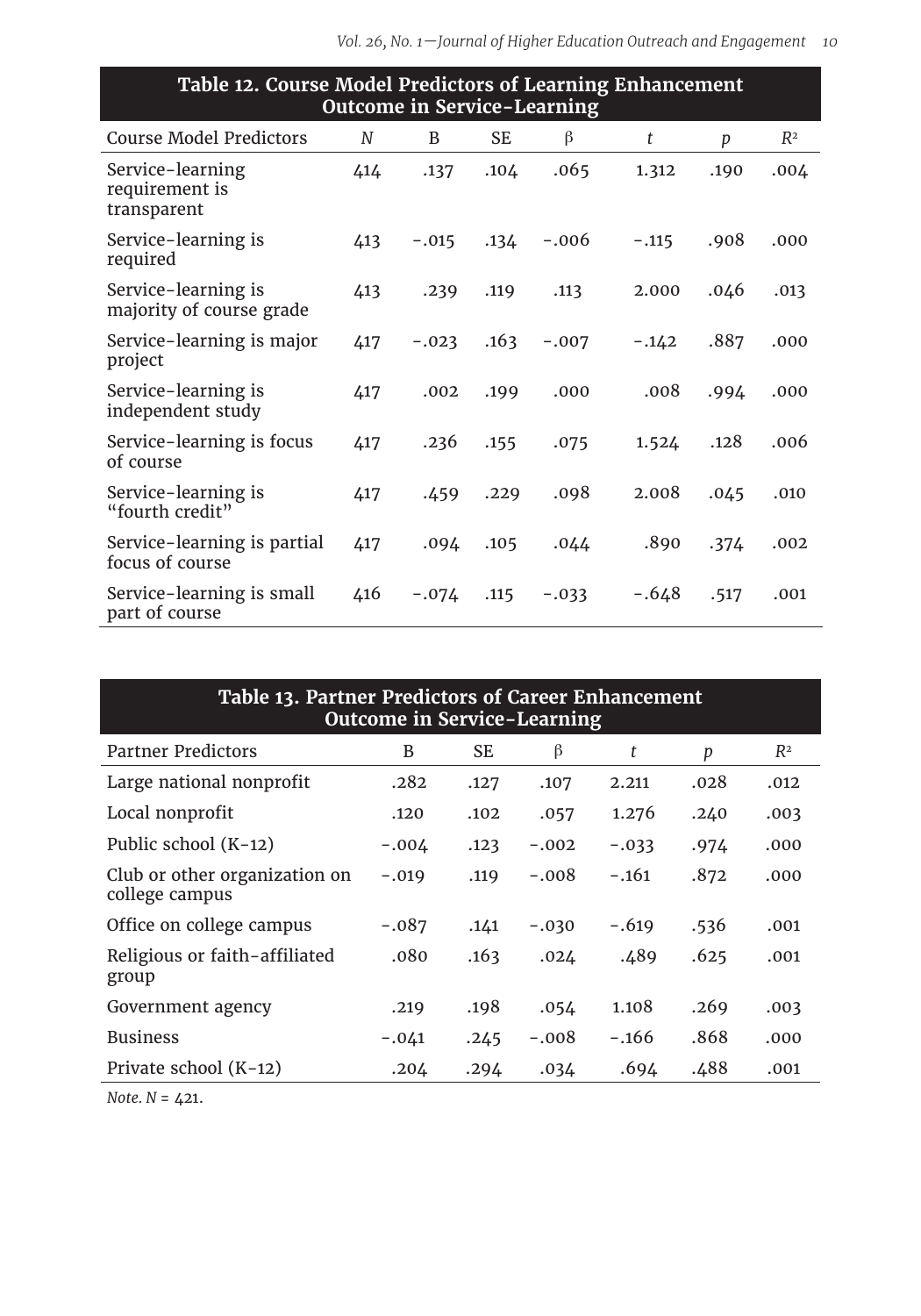| Table 14. Partner Predictors of Community Engagement<br><b>Outcome in Service-Learning</b> |         |           |         |         |      |       |  |  |
|--------------------------------------------------------------------------------------------|---------|-----------|---------|---------|------|-------|--|--|
| Partner Predictors                                                                         | B       | <b>SE</b> | β       | t       | p    | $R^2$ |  |  |
| Large national nonprofit                                                                   | .157    | $-.124$   | .062    | 1.268   | .206 | .004  |  |  |
| Local nonprofit                                                                            | .181    | .099      | .089    | 1.823   | .069 | .008  |  |  |
| Public school (K-12)                                                                       | $-.010$ | .122      | $-.002$ | $-.083$ | .934 | .000  |  |  |
| Club or other organization on<br>college campus                                            | .038    | .116      | .016    | $-.327$ | .744 | .000  |  |  |
| Office on college campus                                                                   | $-.015$ | .138      | $-.005$ | $-.108$ | .914 | .000  |  |  |
| Religious or faith-affiliated<br>group                                                     | .070    | .161      | .024    | .436    | .663 | .000  |  |  |
| Government agency                                                                          | .036    | .193      | .009    | .184    | .854 | .000  |  |  |
| <b>Business</b>                                                                            | $-.163$ | .245      | $-.033$ | $-.683$ | .495 | .001  |  |  |
| Private school (K-12)                                                                      | .097    | .298      | .016    | .324    | .746 | .000  |  |  |

*Note. N* = 419.

| Table 15. Partner Predictors of Learning Enhancement<br><b>Outcome in Service-Learning</b> |         |           |         |          |      |       |  |  |
|--------------------------------------------------------------------------------------------|---------|-----------|---------|----------|------|-------|--|--|
| Partner Predictors                                                                         | B       | <b>SE</b> | β       | t        | р    | $R^2$ |  |  |
| Large national nonprofit                                                                   | .135    | .128      | .052    | 1.053    | .293 | .003  |  |  |
| Local nonprofit                                                                            | .212    | .102      | .101    | 2.070    | .039 | .010  |  |  |
| Public school (K-12)                                                                       | .036    | .125      | .014    | .291     | .771 | .000  |  |  |
| Club or other organization on<br>college campus                                            | $-.123$ | .120      | $-.050$ | $-1.026$ | .206 | .003  |  |  |
| Office on college campus                                                                   | $-.156$ | .142      | $-.054$ | $-1.097$ | .273 | .003  |  |  |
| Religious or faith-affiliated<br>group                                                     | .210    | .162      | .063    | 1.294    | .196 | .004  |  |  |
| Government agency                                                                          | .010    | .199      | .003    | .051     | .959 | .000  |  |  |
| <b>Business</b>                                                                            | $-.038$ | .247      | $-.007$ | $-.152$  | .879 | .000  |  |  |
| Private school (K-12)                                                                      | .245    | .296      | .041    | .829     | .407 | .002  |  |  |

*Note. N* = 418.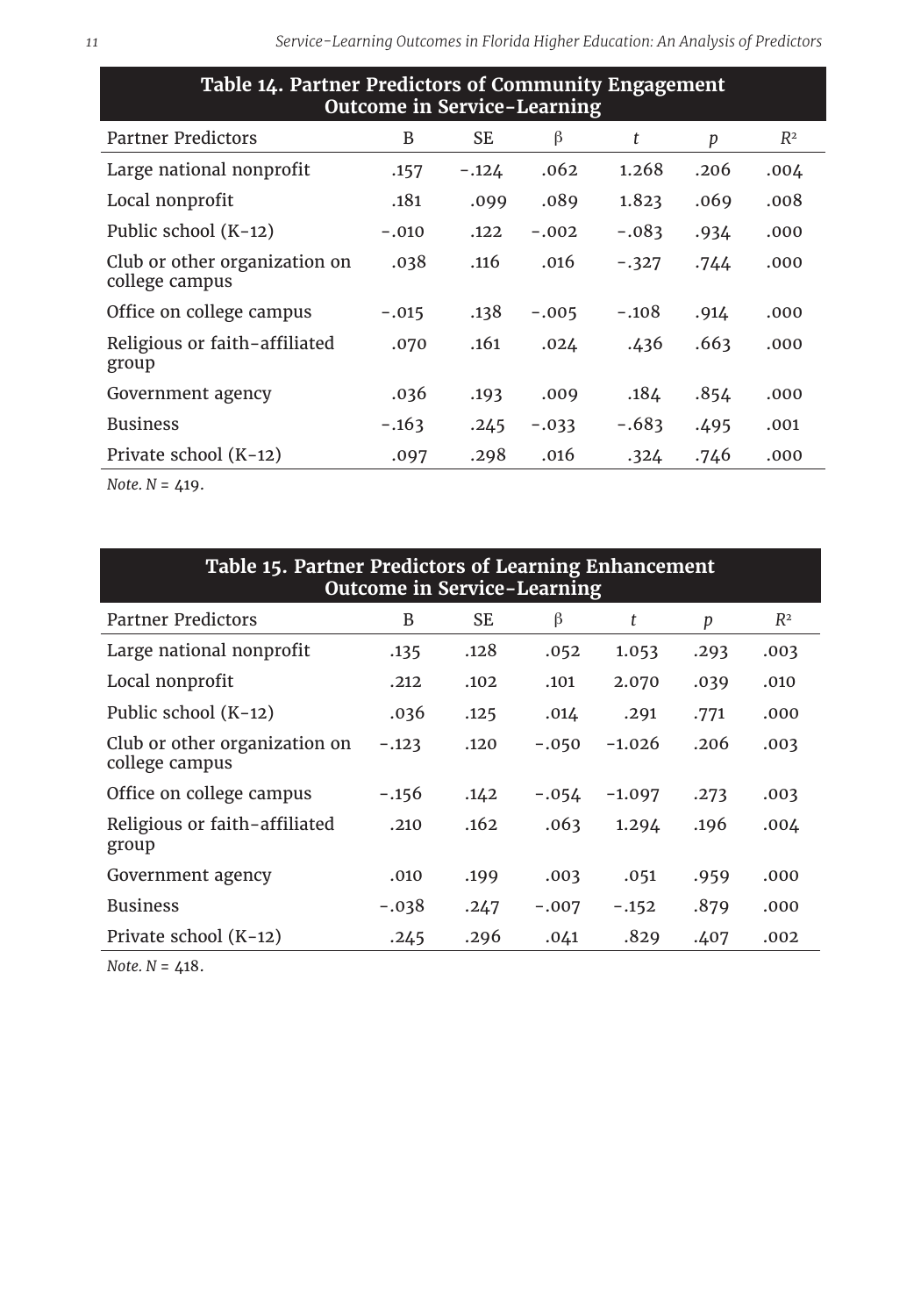report the greatest gains in career en-only 18% of them focus on civic responsiwriting papers, and completing challeng-incongruity. ing assignments than do their male counterparts (Kinzie et al., 2007). Since men *Course Model* appear to be less engaged in the traditional work beyond the classroom. Further supporting this argument is the evidence that male students are more likely to have an independent learning style and not participate in class discussions, presentations, and team projects (Drew & Work, 1998; Kinzie et al., 2007). These collaborative experifor service work and may contribute to our understanding of male reluctance to engage in service-learning.

## *Academic Disciplines*

outcomes. Although business majors the fourth-credit option because it enpositive relationships with the outcomes. introduce other faculty members to the consignificant relationship with the outcomes. can yield a fourth-credit option in subsemore emphasis in disciplines that focus on model showed significant positive relationtive disciplines (Butin, 2006). This finding enhancement, and career enhancement. suggests that service-learning courses may be most effective when applied in education classrooms, and that further research is ness, sciences, humanities, and arts classes.

Although the primary purpose of service-zations had positive outcomes when preresemble the work that future teachers will significantly positive learning enhanceto have more positive attitudes toward and such as Goodwill Industries, pair volunteers

international, mandatory or optional (Cox outcomes from the experience than those in et al., 2014; Dienhart et al., 2016; Kiely, other majors, such as business. Supporting 2005; Miller & Gonzalez, 2010; Murray et this idea, prior research examining the al., 2015). The current study furthers these syllabi of university business courses that findings by demonstrating that females incorporate service-learning has found that hancement, community engagement, and bility and community involvement in their learning enhancement. The current litera-course objectives, so that service-learning is ture suggests that women spend more time out of alignment with the stated goals of the engaging in activities such as preparing for course (Steiner & Watson, 2006). Students class, meeting instructors' standards, re-likely devalue the experience because of this

classroom, it is not surprising that they The "fourth-credit" model showed the are less likely to be engaged in academic most gains for students in terms of career ences more closely mirror the tasks needed a learning contract with the professor to Our research suggests that academic dis-the course criteria. Several colleges and ciplines may influence service-learning universities are effective at implementing exhibited negative correlations with all ables students to become the initiators of three outcomes, education majors showed the service-learning component; they may Other disciplines, including the sciences, cept and advocate service-learning to their humanities, and arts, demonstrated no instructor and classmates. Such advocacy This correlates with the current literature, quent courses or the redesign of a course to with service-learning apparently receiving integrate service. The fourth-credit option qualitative inquiry, in contrast to quantita-ships to community engagement, learning enhancement, learning enhancement, and community engagement, followed closely by having the final course grade predicated largely on the service-learning project. Enos and Troppe (1996) described the fourthcredit option as an add-on to a traditional three-credit course whereby students sign contribute to service-learning components. These components often include engaging in a significant amount of volunteer hours (approximately 40–50 per semester), keeping an active journal, and writing a reflection paper that synthesizes the service to

#### *Organizational Partners*

needed to maximize effectiveness for busi-In examining organizational partners as learning is not career preparation, it is dicting career enhancement. Students who worth considering that service-learning served at smaller, more local nonprofit opportunities in education most closely organizations, however, demonstrated perform, and therefore create connections ment outcomes. This finding aligns with that lead to employment. If this is the case, the supposition by Handy and Brudney it would make sense for education students (2007) that larger nonprofit organizations, predictors of outcomes, students who were placed in larger national nonprofit organi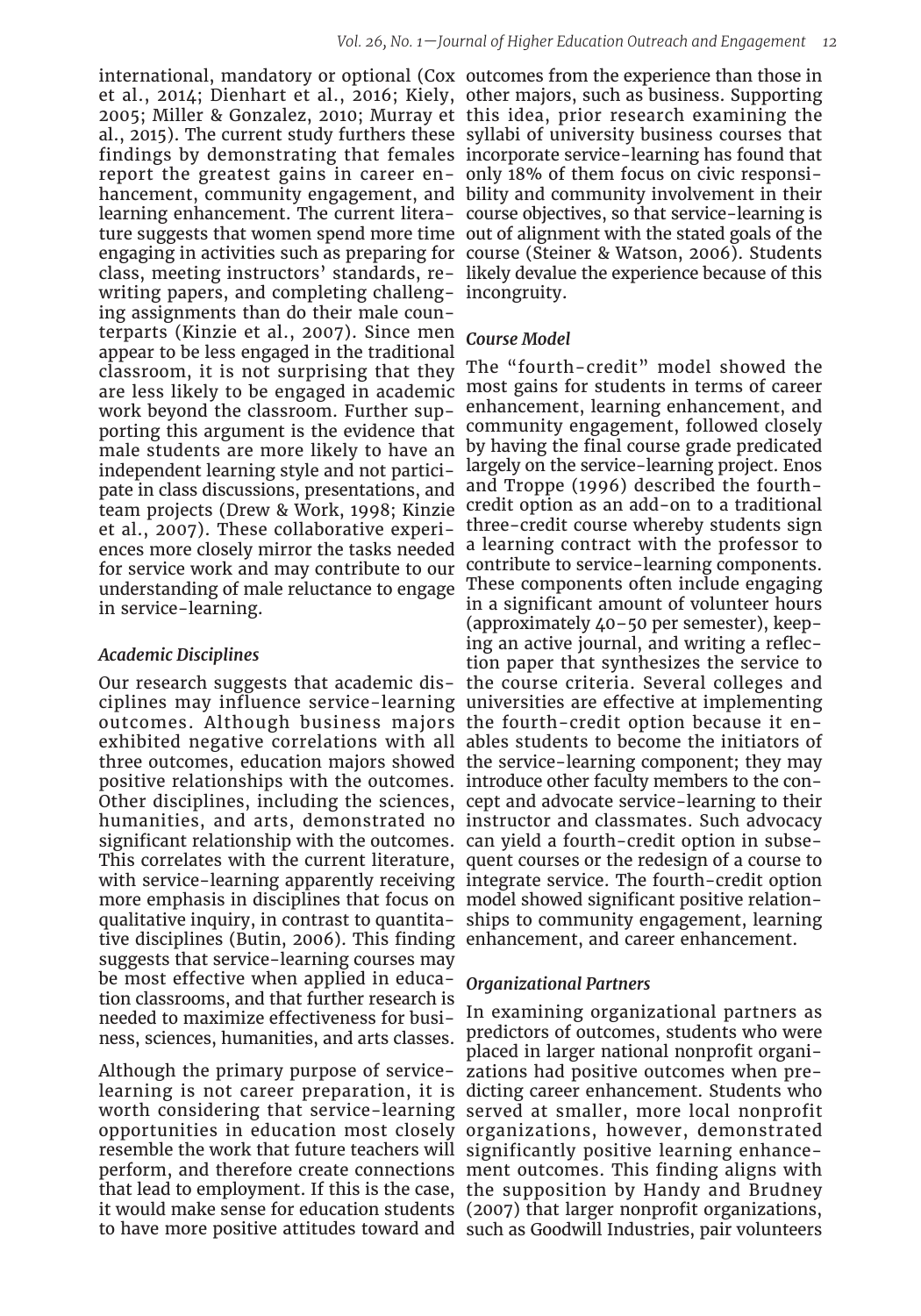gaging with staff and the operational side study with Florida higher education institusure to such a setting for many students. compare and contrast the depth and pernonprofit organizations may use different groups to analyze the benefit of infrastrucapproaches when engaging their volunteers: ture provided by an outside entity like FLCC. not as laborers, but as learners of their organization and its mission—concentrating on outcomes rather than outputs (Handy & Brudney, 2007).

### **Limitations to This Study**

Although the results of this research are promising, they should be interpreted in light of the limitations. In this pilot study, the researchers were interested in casting a broad net to capture how the survey instrument was implemented, as well as the results from the study. This approach may have resulted in respondent fatigue. Additionally, this study was completed through a relationship between FLCC and its partnering institutions, which may be more community engaged than institutions There is no one definition of service-learnnot associated with Campus Compact.

This study presented challenges when collecting data, such as communication and accountability. The structure by which we communicated to the Campus Compact institutions prohibited us from speaking directly to those instructors who were implementing the instrument in their servicelearning classes. The researchers spoke only to the administrators, who then reached out to department heads, who then reached out to their faculty members seeking participation. Despite our efforts to be strategic, there was no accountability for which disciplines, classes, or faculty members were associated with the participating students, making it difficult to measure effectiveness within and across the institutions.

#### **Implications for Future Research**

On a micro level, focus groups could be conducted in the nine participating FLCC schools to elucidate the data elicited by the "why" questions pertaining to gender identity, academic discipline, course model, and across the board. type of organizational partner. The study was confined to higher education institutions connected to FLCC. The goal was to ingful community engagement activities, how volunteer opportunities and service-

with paid personnel to produce their desired specifically service-learning, through the output. This arrangement provides a work lens of FLCC as a relatable baseline for the environment with the opportunity for en-study. We recommend performing a similar of an agency, which may be the first expo-tions that are not associated with FLCC to Conversely, smaller and/or independent vasiveness of service-learning in the two

> On a macro level, the instrument could be used in comparative analysis studies of other Campus Compact institutions in different states as well as to compare Campus Compact institutions to non–Campus Compact institutions to identify parallels and gaps in community engagement through service-learning at each of the higher education institutions. The study reflected the ways in which colleges and universities implement service-learning coursework at their institutions. Another possibility is comparing the FLCC-affiliated institutions with those who have received the Carnegie Community Engagement Classification to overlay the theories and practices happening at a deeper level.

> ing, according to the Carnegie Community Engagement Classification (PLAC, 2015). However, a common element uncovered in this study was active participation with the state's Campus Compact, which supports community engagement endeavors, like service-learning, in higher education. The researchers were able to determine what was "good service-learning" by utilizing a reputable organization, Campus Compact, that connects community engagement to higher education. A future recommendation is to provide an institutional survey and hope that our instrument can be replicated to capture institutional service-learning.

> Further, future research on service-learning will benefit from an examination of individual student academic and career goals, which are likely a large driver of perceptions and outcomes of the projects, rather than focusing on project models and hours. Bringing alignment to the values and developmental needs of the students and the components of the service-learning experience will likely result in positive outcomes

#### **Conclusion**

identify those participating in deep, mean-The purpose of the project was to examine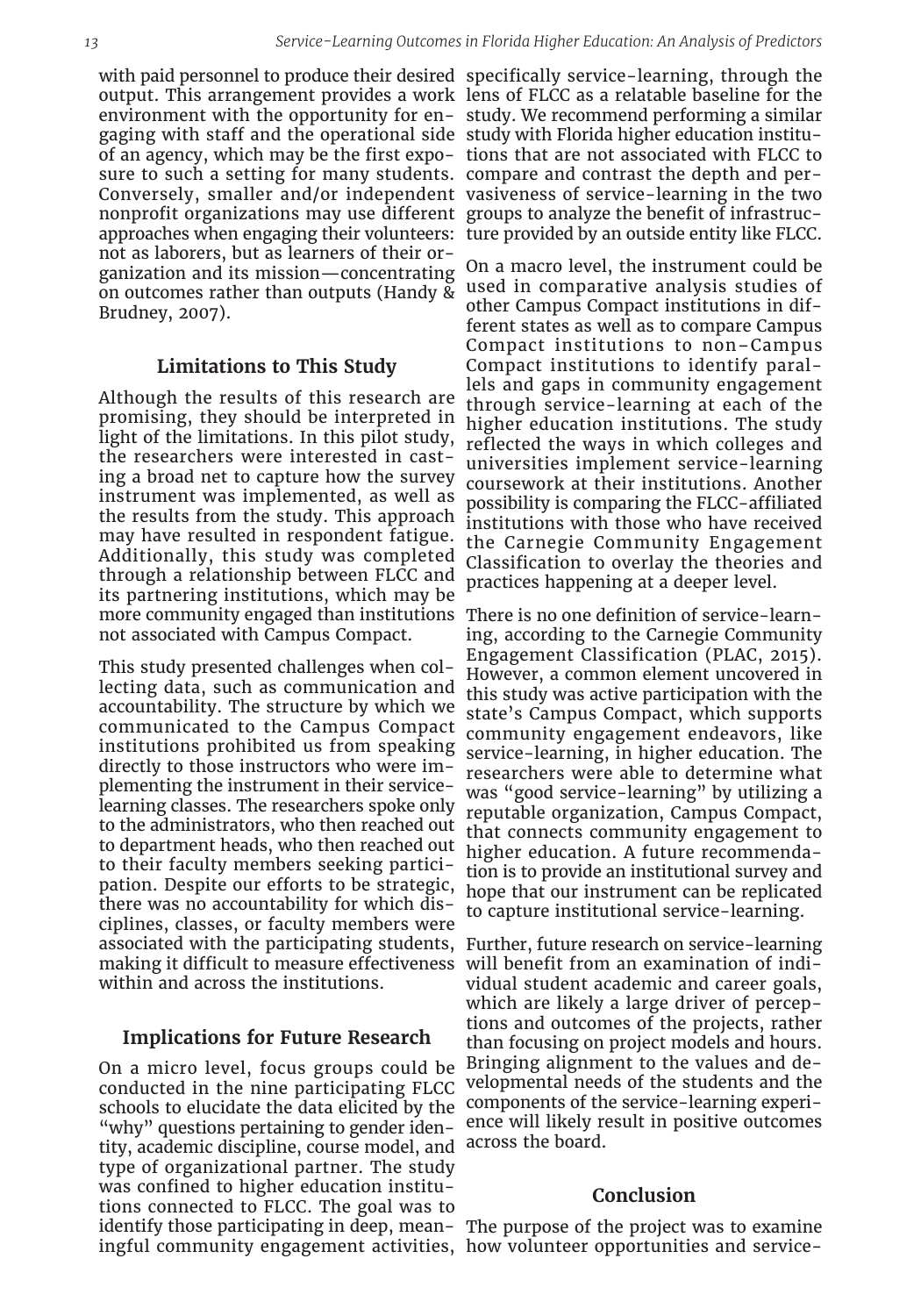learning are shaping educational experi-state and add to existing service-learning ences for students and impacting their literature. Results of the research will communities around them. Participation inform future studies at other Campus from the 437 students at nine Campus Compact institutions. Student perceptions Compact institutions in the present study of service-learning can then be compared provided a complete and accurate assess-to those at other participating Campus ment of students' perceptions of the effect Compact institutions by state, by region, of service-learning in terms of career en-and across the nation and the larger public hancement, connection to community, and scholarship. Additionally, there is an oplearning enhancement as impacted by their portunity for other colleges and universigender identity, academic discipline, course ties to replicate this survey in the future model, and type of organizational partner. to capture the efficacity of institutional

Results from the study will be applied to shape service-learning policies around the

service-learning.



*Amanda M. Main, Ph.D., is a lecturer of management at the University of Central Florida. Jarrad D. Plante, Ed.D., CNP is a unit leader with AmeriCorps NCCC FEMA Corps.*

*Melody Bowdon, Ph.D., is a professor of writing and rhetoric at the University of Central Florida.*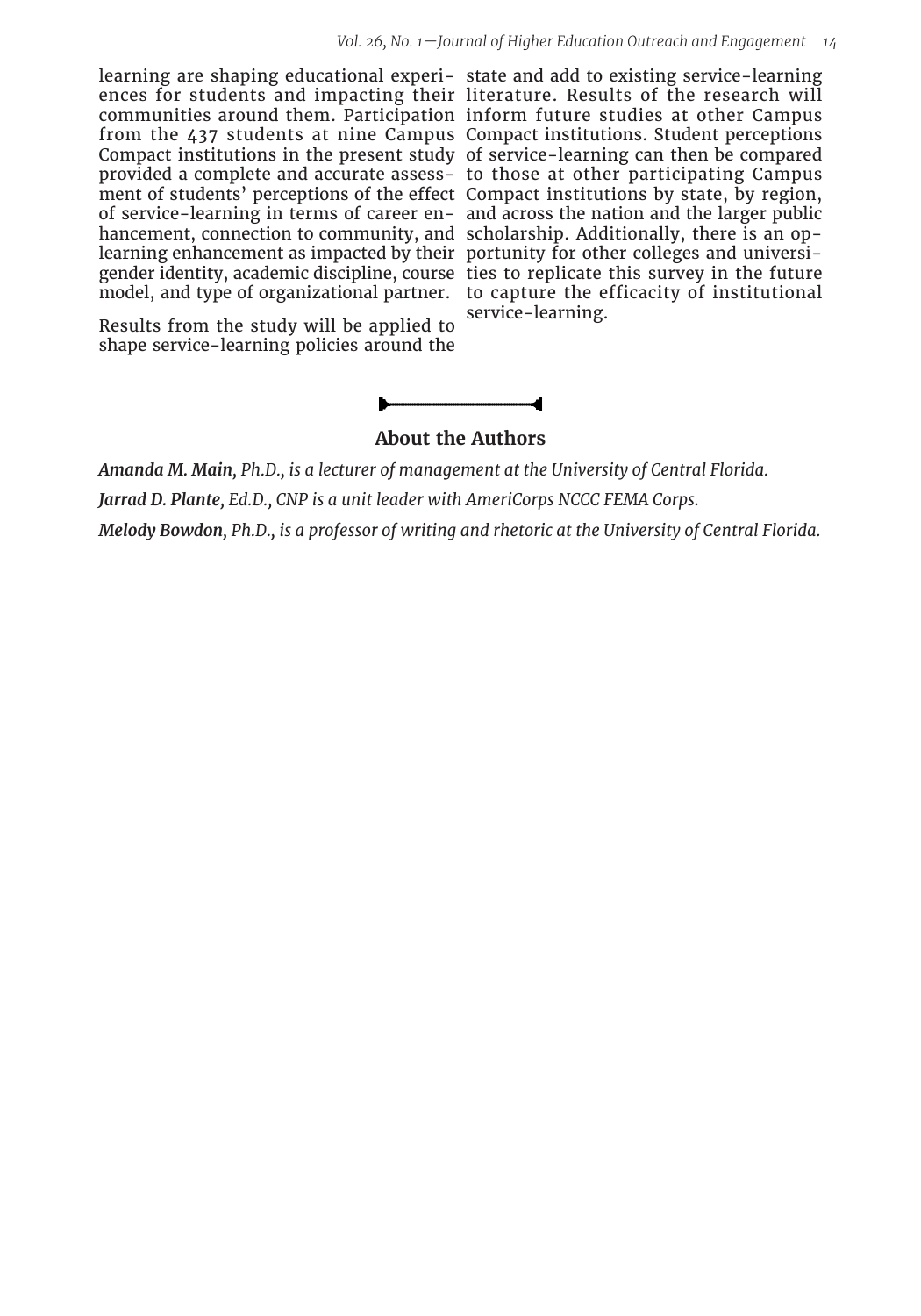#### **References**

- Arbuckle, J. L. (2006). *Amos* (Version 7.0) [Computer software]. SPSS.
- Astin, A. W. & Sax, L. J. (1998). How Undergraduates are Affected by Service Participation. *Journal of College Student Development, 39*(3): 251-263.
- Astin, A.W., Sax, L.J., & Avalos, J. (1999). Long-term effects of volunteerism during the undergraduate years. *Higher Education.* Paper 88.
- Astin, A. W., Vogelgesang, L. J., Ikeda, E. K., & Yee, J. A. (2000). *How service-learning affects students.* Higher Education Research Institute, University of California.
- Barnett, L. (1996). Service-learning: Why community colleges? *Higher Education*, Article 6. http://digitalcommons.unomaha.edu/slcehighered/6 (Reprinted from "Service learning: Why community colleges?" 1996, *New Directions for Community Colleges, 1996*[93]: 7–25. https://doi.org/10.1002/cc.36819969303)

Batchelder, T. H., & Root, S. (1994). Effects of an undergraduate program to integrate academic learning and service: Cognitive, prosocial cognitive, and identity outcomes. *Journal of Adolescence, 17*(4), 341–355. https://doi.org/10.1006/jado.1994.1031

- Bringle, R. G. & Hatcher, J. A. (2009). Innovative practices in service-learning and curricular engagement. In L.R. Sandmann, C.H. Thornton, & A.J. Jaeger (Eds.), *Institutionalizing community engagement in higher education: The first wave of Carnegie classified institutions. New Directions for higher education* (pp. 37-46). San Francisco: JosseyBass/Wiley Publishing.
- Bringle, R. G., Hatcher, J. A., & Muthiah, R. N. (2010). The role of service-learning on the retention of first-year students to second year. *Michigan Journal of Community Service-Learning, 16*(2), 38–49. http://hdl.handle.net/2027/spo.3239521.0016.203
- Brouse, C., Basch, C., LeBlanc, M., Mcknight, K., & Lei, T. (2010). College students' academic motivation: Differences by gender, class, and source of payment. *The College Quarterly, 13*(1), 296–304. http://collegequarterly.ca/2010-vol13-num01-winter/ brouse-basch-leblanc-mcknight-lei.html
- Butin, D. W. (2006). The limits of service-learning in higher education. *The Review of Higher Education, 29*(4), 473–498.
- Campus Compact. (n.d.). *Who we are*. https://compact.org/who-we-are/
- Campus Compact. (2013). *Creating a culture of assessment: 2012 Campus Compact annual member survey.*
- Chupp, M. G., & Joseph, M. L. (2010). Getting the most out of service-learning: Maximizing student, university, and community impact. *Journal of Community Practice, 18*(2–3), 190–212. https://doi.org/10.1080/10705422.2010.487045
- Cox, T., Murray, L., & Plante, J. D. (2014). Undergraduate student diversity paradigm expansion: The role of international service-learning. *International Forum of Teaching and Studies, 10*(1), 3–13. http://www.americanscholarspress.us/journals/IFST/pdf/ IFOTS-1-2014/v10n1-art1.pdf
- Darby, A., Longmire-Avital, B., Chenault, J., & Haglund, M. (2013). Students' motivation in academic service-learning over the course of the semester. *College Student Journal, 47*(1), 185–191. https://www.ingentaconnect.com/contentone/prin/ csj/2013/00000047/00000001/art00019
- Dienhart, C., Maruyama, G., Snyder, M., Furco, A., McKay, M. S., Hirt, L., & Huesman, R., Jr. (2016). The impacts of mandatory service on students in service-learning classes. *The Journal of Social Psychology, 156*(3), 305–309. https://doi.org/10.1080/002 24545.2015.1111856
- Drew, T. L., & Work, G. G. (1998). Gender-based differences in perception of experiences in higher education: Gaining a broader perspective. *Journal of Higher Education, 69*(5), 542–555. https://doi.org/10.1080/00221546.1998.11775150
- Enos, S., & Troppe, M. (1996). Curricular models for service learning. *Metropolitan Universities: An International Forum, 7*(1), 71–84. https://journals.iupui.edu/index.php/ muj/article/view/19559/19268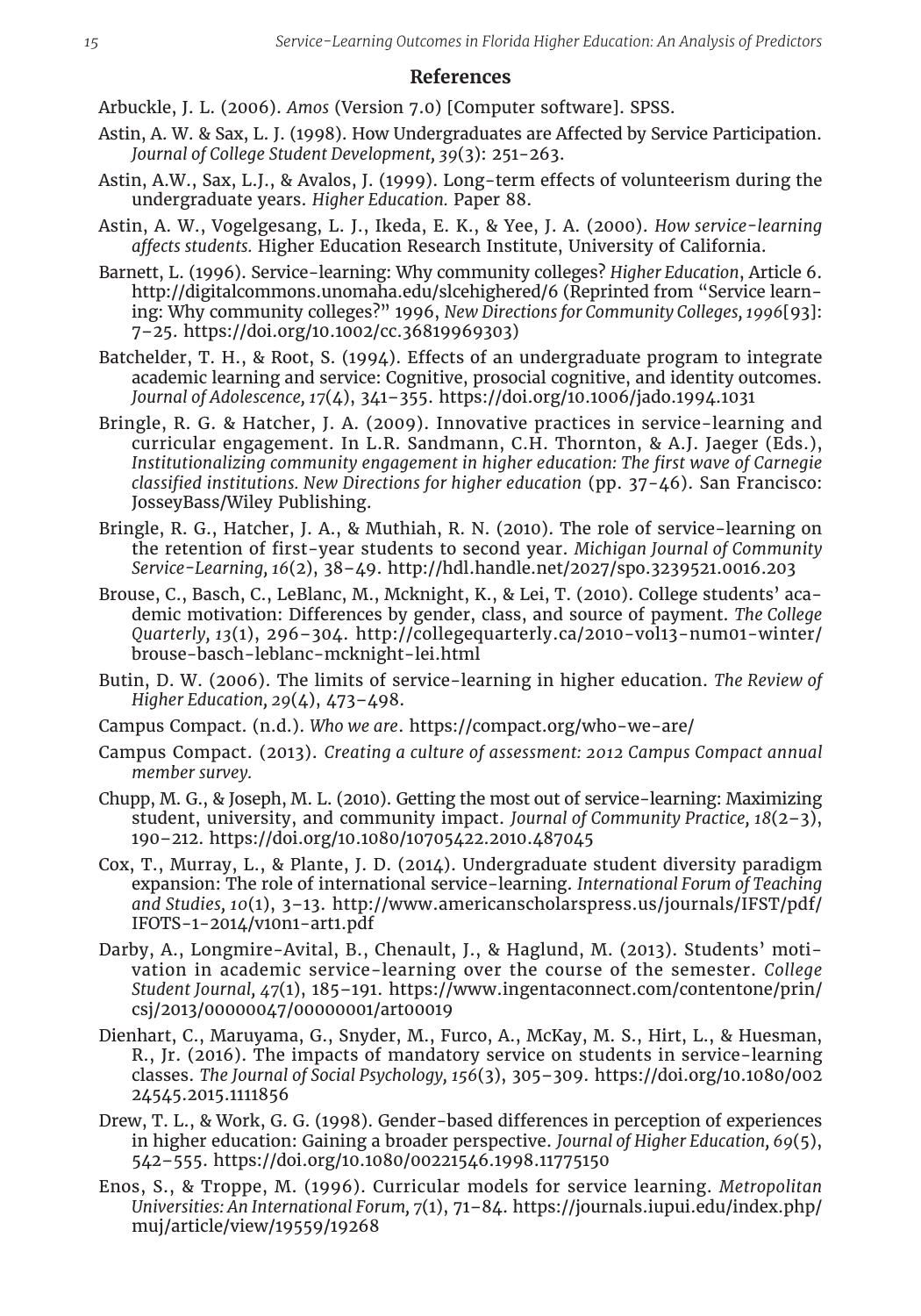Eyler, J. S., & Giles, D. E. (1999). *Where's the learning in service learning?* Jossey-Bass.

- Florida Campus Compact. (2019). *Welcome to Florida Campus Compact.* https://floridacompact.org
- Fredericksen, P. J. (2000). Does service-learning make a difference in student performance? *Journal of Experiential Education, 23*(2), 64–74. https://doi. org/10.1177/105382590002300204
- Gallini, S. M., & Moely, B. E. (2003). Service-learning and engagement, academic challenge and retention. *Michigan Journal of Community Service-Learning, 20*(1), 1–14. http:// hdl.handle.net/2027/spo.3239521.0010.101
- Handy, F., & Brudney, J. L. (2007). *When to use volunteer labor forces? An organizational analysis for nonprofit management*. http://repository.upenn.edu/spp\_papers/91
- Hinkin, T. R. (1998). A brief tutorial on the development of measures for use in survey questionnaires. *Organizational Research Methods, 1*(1), 104–121. https://doi. org/10.1177/109442819800100106
- Jacoby, B. (1996). Service-learning in today's higher education. In B. Jacoby (Ed.), *Servicelearning in higher education: Concepts and practices* (pp. 3–25). Jossey-Bass.
- Jakubowski, L. M. (2003). Beyond book learning: Cultivating the pedagogy of experience through field trips. *The Journal of Experiential Education*, 26(1), 24–33. https://doi. org/10.1177/105382590302600105
- Kiely, R. (2005). A transformative learning model for service-learning: A longitudinal case study. *Michigan Journal of Community Service-Learning, 12*(1), 5–22. http://hdl. handle.net/2027/spo.3239521.0012.101
- Kinzie, J., Gonyea, R., Kuh, G. D., Umbach, P., Blaich, C., & Kormaz, A. (2007). *The relationship between gender and student engagement in college* [Paper presentation]. 32nd Annual Conference of the Association for the Study of Higher Education, Louisville, KY.
- Kronick, R. (2007). Service-learning and the university student. *College Student Journal, 41*(2), 296–304.
- Kuh, G. D. (2008). High-Impact Educational Practices: What They Are, Who Has Access to Them, and Why They Matter. Report from the Association of American Colleges and Universities.
- Lockeman, K. S., & Pelco, L. E. (2013). The relationship between service-learning and degree completion. *Michigan Journal of Community Service-Learning, 20*(1), 18–30. http:// hdl.handle.net/2027/spo.3239521.0020.102
- Madsen, S. R., & Turnbull, O. (2006). Academic service-learning experiences of compensation and benefit course students. *Journal of Management Education, 30*(5), 724–742. https://doi.org/10.1177/1052562905283710
- McKay, V. C., & Estrella, J. (2008). First-generation student success: The role of faculty interaction in service-learning courses. *Communication Education, 57*(3), 356–372. https://doi.org/10.1080/03634520801966123
- Miller, K. K., & Gonzalez, A. M. (2010). Domestic and international service-learning experiences: A comparative study of pre-service teacher outcomes. *Issues in Educational Research, 20*(1), 29–38. http://www.iier.org.au/iier20/knutson-miller.html
- Murray, L. I., Plante, J. D., Cox, T. D., & Owens, T. (2015). Service-learning: Creating opportunities to expand students' worldviews. *Journal of Learning in Higher Education, 11*(2), 51–58.
- Osborne, R. E., Hammerich, S., & Hensley, C. (1998). Student effects of service-learning: Tracking change across a semester. *Michigan Journal of Community Service-Learning, 5*, 5–13. http://hdl.handle.net/2027/spo.3239521.0005.101
- Pascarella, E. T., & Terenzini, P. T. (2005). *How college affects students: Vol. 2. A third decade of research.* Jossey-Bass.
- PLAC. (2015). *The 2015 Carnegie Community Engagement Classification: Re-classification documentation framework.* Carnegie Foundation for the Advancement of Teaching.